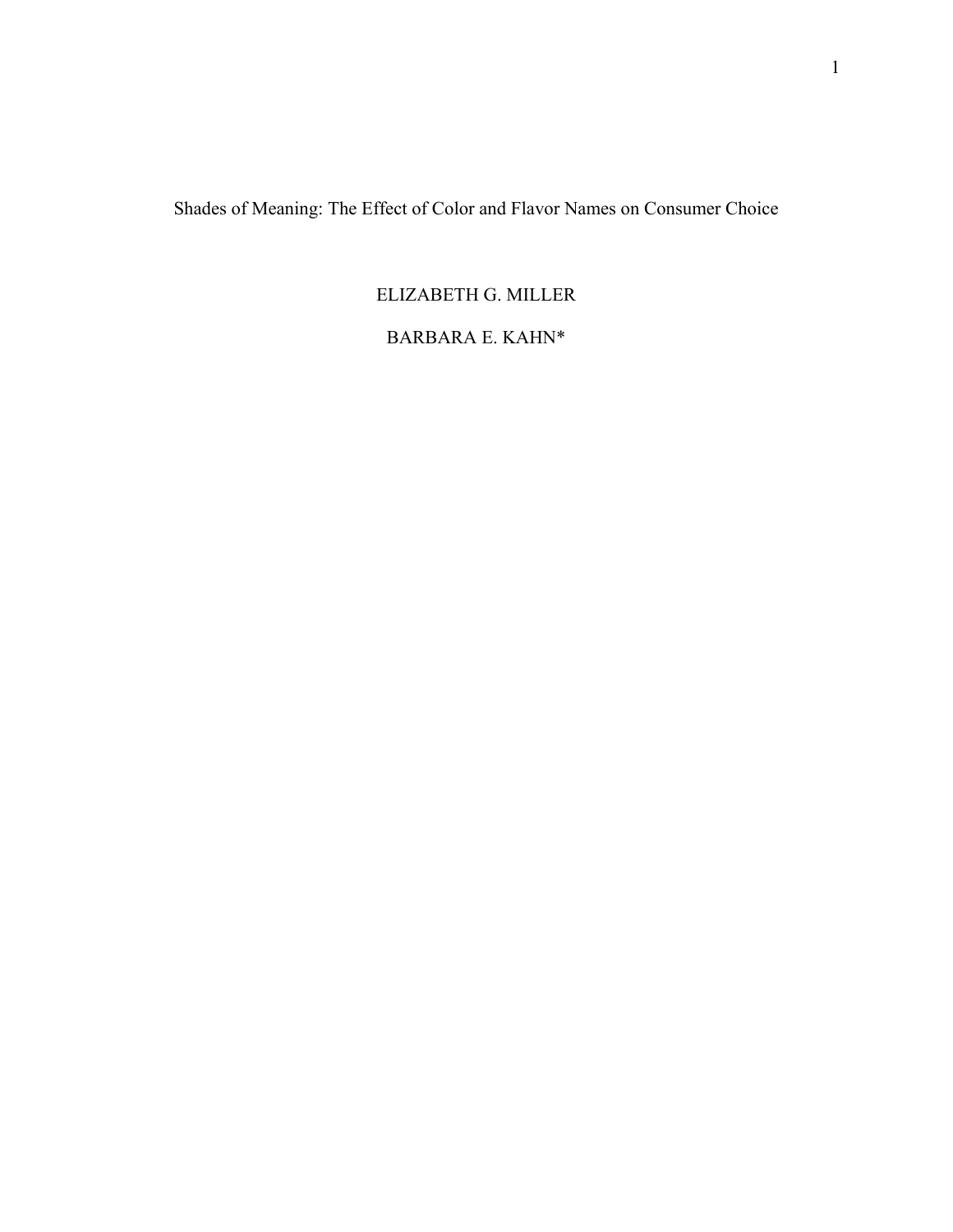\*Elizabeth G. Miller is assistant professor of marketing at Boston College, 140 Commonwealth Ave., Chestnut Hill, MA 02467 (milleliz@bc.edu). Barbara E. Kahn is the Dorothy Silberberg Professor of Marketing, The Wharton School, University of Pennsylvania, Philadelphia, PA 19104 (kahn@wharton.upenn.edu). Correspondence: Elizabeth Miller. This work was supported by a Wharton-SMU research center grant from Singapore Management University. We also thank participants at Singapore Management University for comments during a research seminar.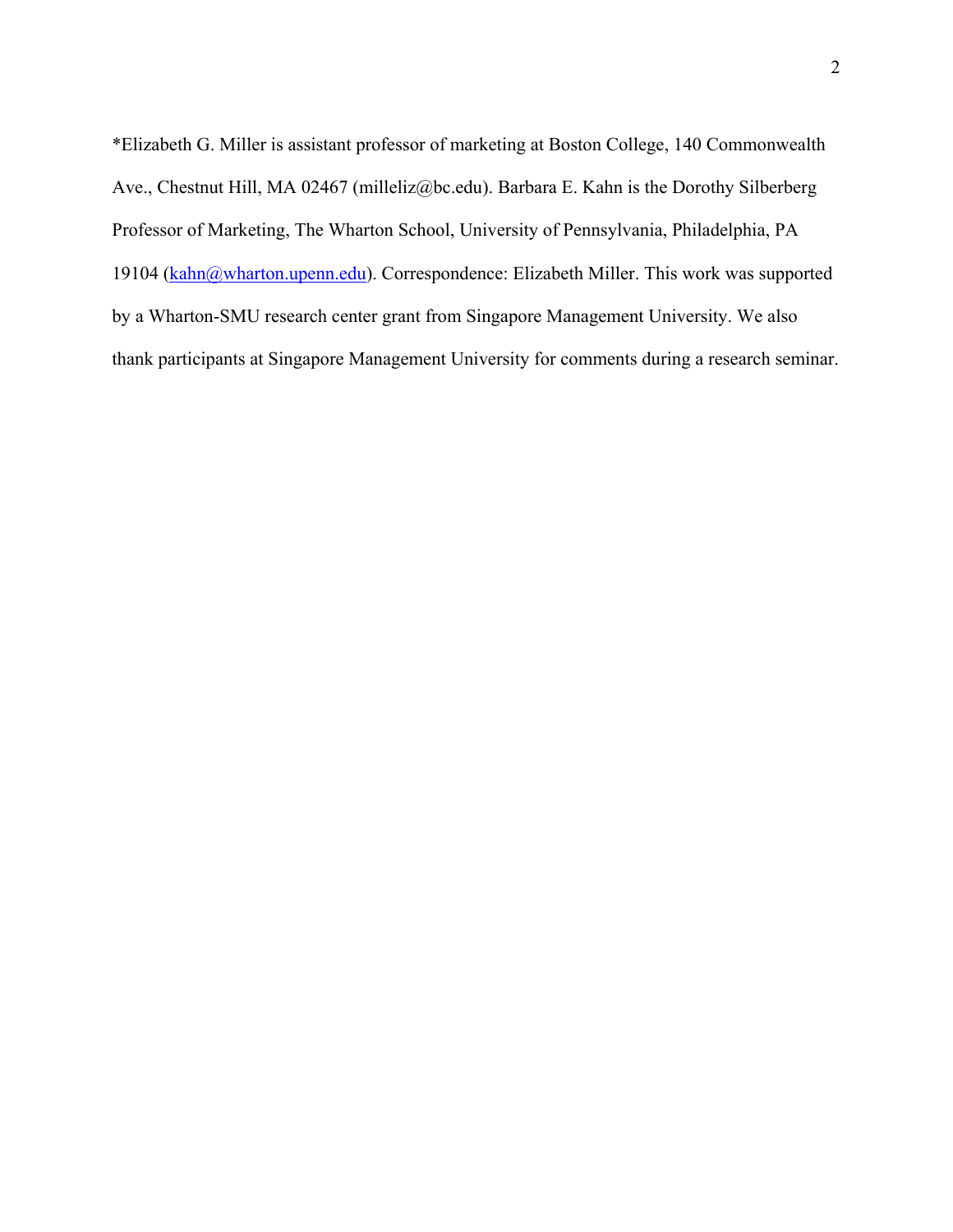Building on Grice's (1975) theory of "conversational implicature," we propose that consumers will react favorably to unusual color or flavor names (e.g., blue haze or Alpine snow) because they expect marketing messages to convey useful information. If the message is not informative or does not conform to expectations, consumers search for the reason for the deviation. This search results in additional (positive) attributions about the product, and thus, a more favorable response. The results of a series of experiments provide empirical support for our proposal and rule out some alternative explanations for the success of ambiguous naming strategies.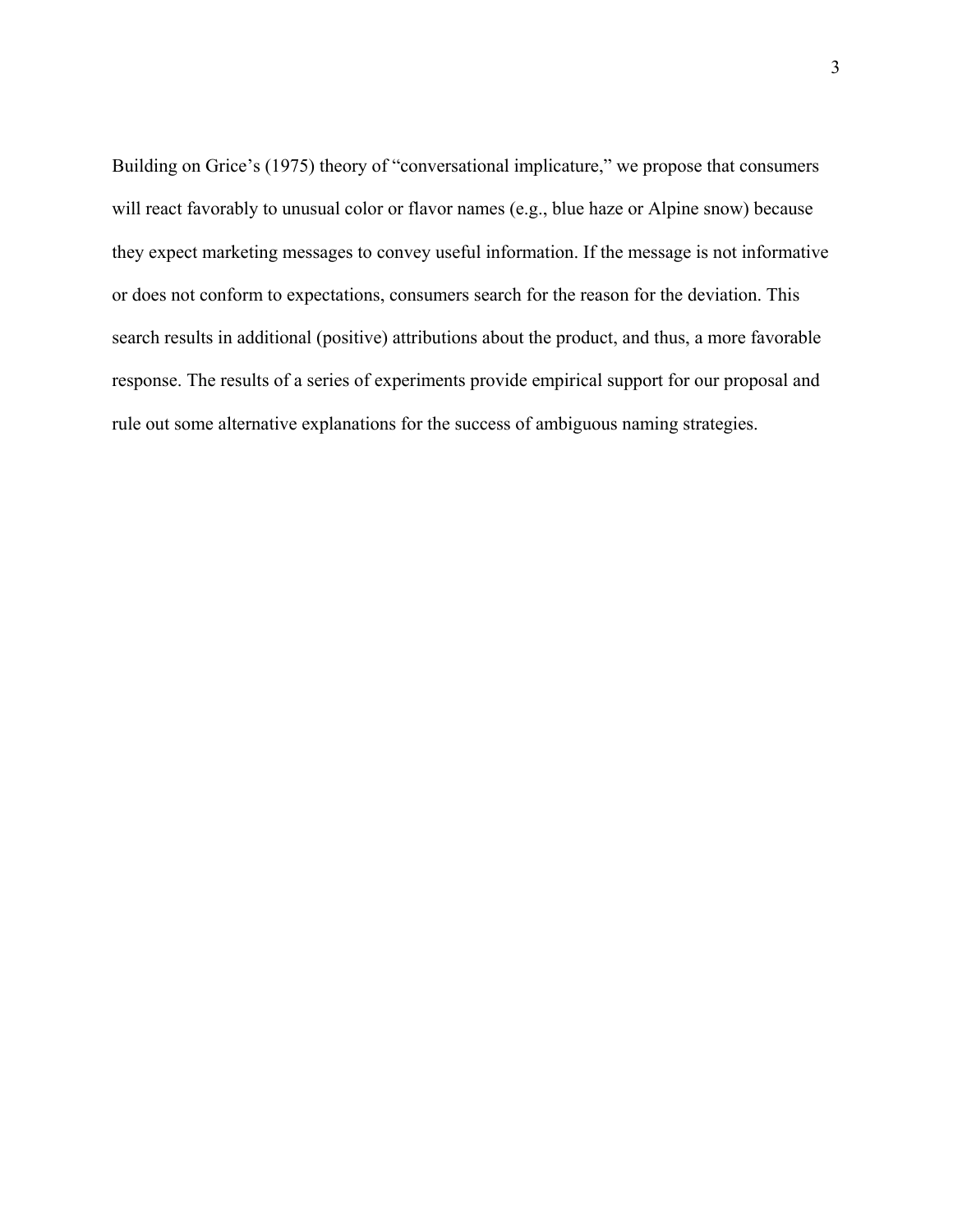An examination of the colors in a Crayola crayon box reveals an interesting phenomenon – while the original Crayola crayons box contained six colors (black, blue, brown, green, orange, and red), Crayola now offers 120 different colors, and the most recent of these (e.g., purple heart, razzmatazz, tropical rain forest, fuzzy wuzzy brown) are increasingly ambiguously named. These types of ambiguous color (and flavor) names have been proliferating and are appearing in all sorts of product categories from ice-cream (e.g., Ben and Jerry's *Chubby Hubby*) to juice drinks (e.g., Gatorade's *Glacier Freeze*) to nail polish (e.g., Hard Candy's *Trailer Trash*), leading at least one reporter to exclaim, "there is no red" (Schulz 2001). In this article, we propose a 2x2 framework for categorizing these color and flavor names based on whether they are typical or atypical and specific or unspecific. We name the four resulting categories as follows – **Common** (*typical, unspecific*; e.g., dark green, light yellow), **Common Descriptive** (*typical, specific*; e.g., pine green, lemon yellow), **Unexpected Descriptive** (*atypical, specific*; e.g., Kermit green, rainslicker yellow), and **Ambiguous** (*atypical, unspecific*; e.g., friendly green, party yellow) – and develop a theory to explain how such names impact consumers' product perceptions and purchase intentions.

 Building on Grice's (1975) theory of "conversational implicature," we propose that consumers will react favorably to unusual color or flavor names because they expect marketing messages to convey useful information. If the message is not informative (as is the case for the *ambiguous* names) or does not conform to expectations (as is the case for *unexpected descriptive* names), consumers search for the reason for the deviation. This search results in additional (positive) attributions about the product, and thus, a more favorable response.

 Whether consumers make additional attributions about the product will depend on the informativeness of the available information which is a function of the name's typicality and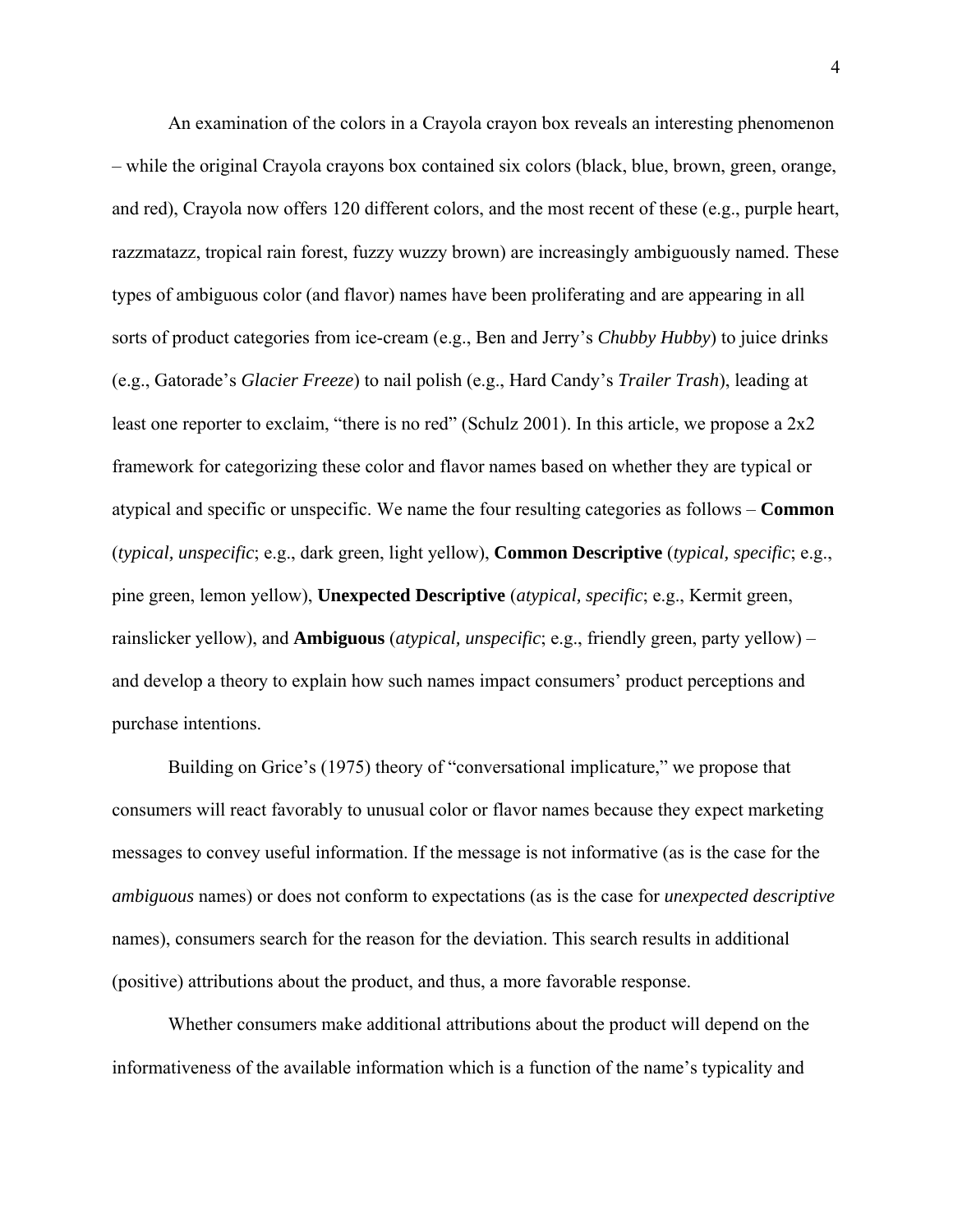specificity, as well as the existence of any additional information to help identify the color shade or flavor (e.g., picture of the color). Specifically, we propose consumers will be more likely to make these attributions for ambiguous names when the picture of the color is unavailable. Ambiguous names are uninformative in a literal sense, and thus when consumers encounter them, they search for the pragmatic reason for the communication effort. We would not expect such a search to occur when a picture of the color is available, as the given information is no longer uninformative. For unexpected descriptive names, the presence of a picture may increase the number of attributions, since this information may increase curiosity about why the particular adjective was chosen. We do not expect specificity and/or additional information to impact preferences for familiar names.

 We present two pilot studies in which the only identifier of the colors or flavors of the stimuli are the descriptive names. In these two pilot studies, we show that consumers prefer atypical and unspecific (ambiguous) names to more typical and more specific names (common descriptives). In the main experiment, we show that ambiguous names are only preferred when the color or flavor is not revealed through some other mechanism prior to showing the name. However, unexpected descriptives are not undermined by the revelation of the color or flavor (prior to the name), and in fact are preferred under those circumstances. We also rule out some alternative explanations in these studies.

# **ALTERNATIVE COGNITIVE THEORIES FOR EFFECTIVENESS OF COLOR OR FLAVOR NAMES**

Theory of Conversational Implicature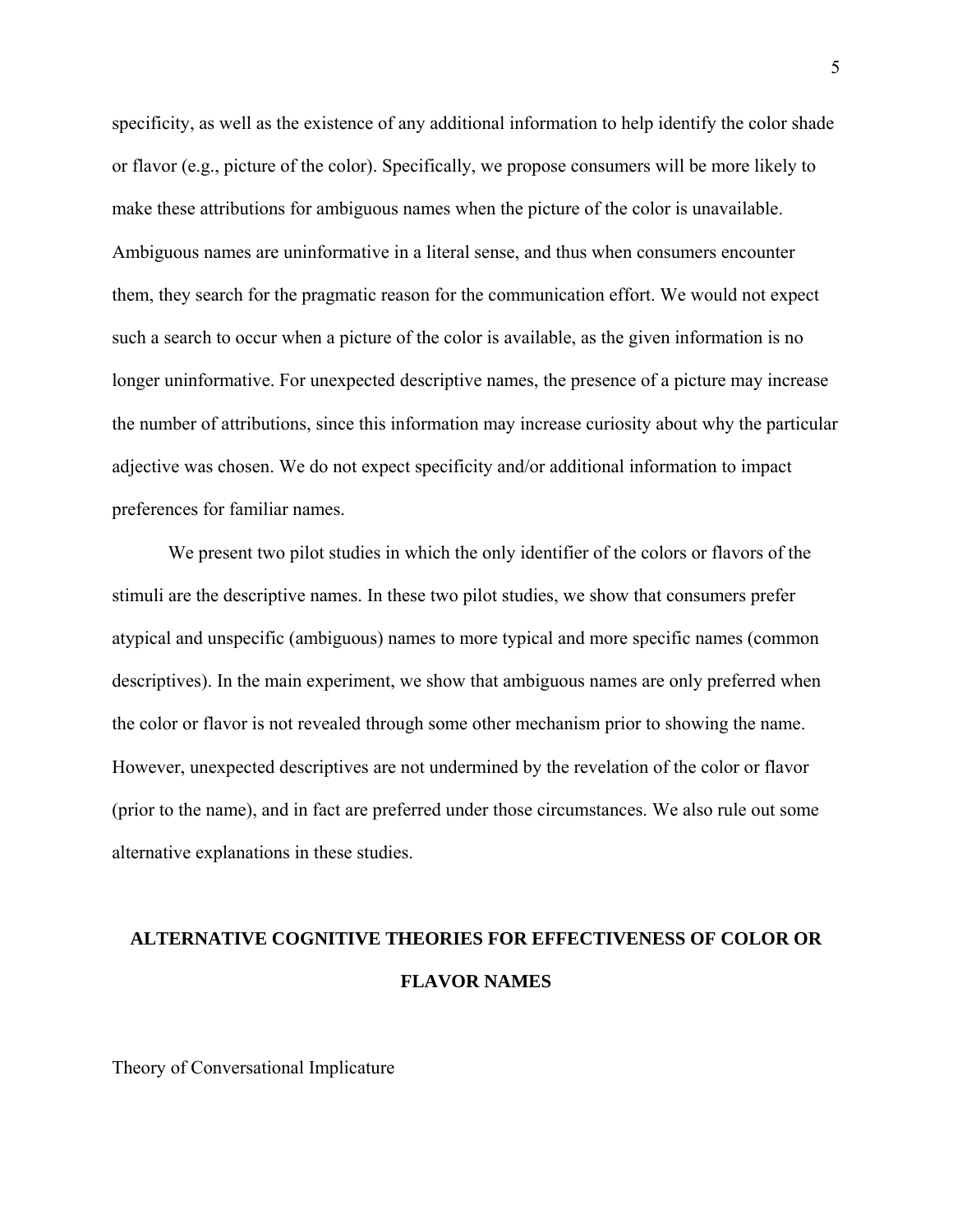According to Grice's (1975) theory of conversational implicature, conversations are guided by a set of tacit assumptions. These assumptions enable people to mean more than they say and to make sense of sentences that might literally be seen as non sequiturs. Specifically, Grice argues that listeners interpret speakers' utterances based on the assumption that the speaker is being cooperative, unless they have reason to believe otherwise. For example:

Suppose A asks, 'where is Bill?' and B responds, 'There's a yellow VW outside Sue's home.' If taken literally B's contribution fails to answer A's question – but rather than assume B changed the topic, we infer that Bill probably has a yellow VW and the location of that yellow VW may suggest Bill is at Sue's house. (Levinson 1983, p. 102)

 The key assumption inherent in Grice's theory is that all information contributed by participants is relevant to the goal of the ongoing conversation. Schwarz (1996) has shown that people make these assumptions in additional situations (e.g., research experiments) as well, and argues that the assumption that information is relevant is relatively automatic and occurs outside of conscious awareness. However, the subsequent evaluation of that information is not automatic, but rather deliberate and cognitive. Similarly, we hypothesize that consumers may assume that all information offered to them by the marketer is meant to be relevant or informative and they will consequently try to make sense of it. If the ambiguous name is uninformative in the *literal* or semantic sense, consumers will search for a *pragmatic* meaning or reason for the communication (Gruenfeld and Wyer 1992; Harris and Monaco 1978). In a marketing context, focusing on a pragmatic meaning would suggest that consumers search for positive information about the product. If the color name is informative and helps the consumer better visualize the color shade, there would be no reason to form these additional positive attributions. Therefore, we hypothesize that ambiguous color or flavor names will yield more positive attributions about the product than will common, informative color or flavor names (cf.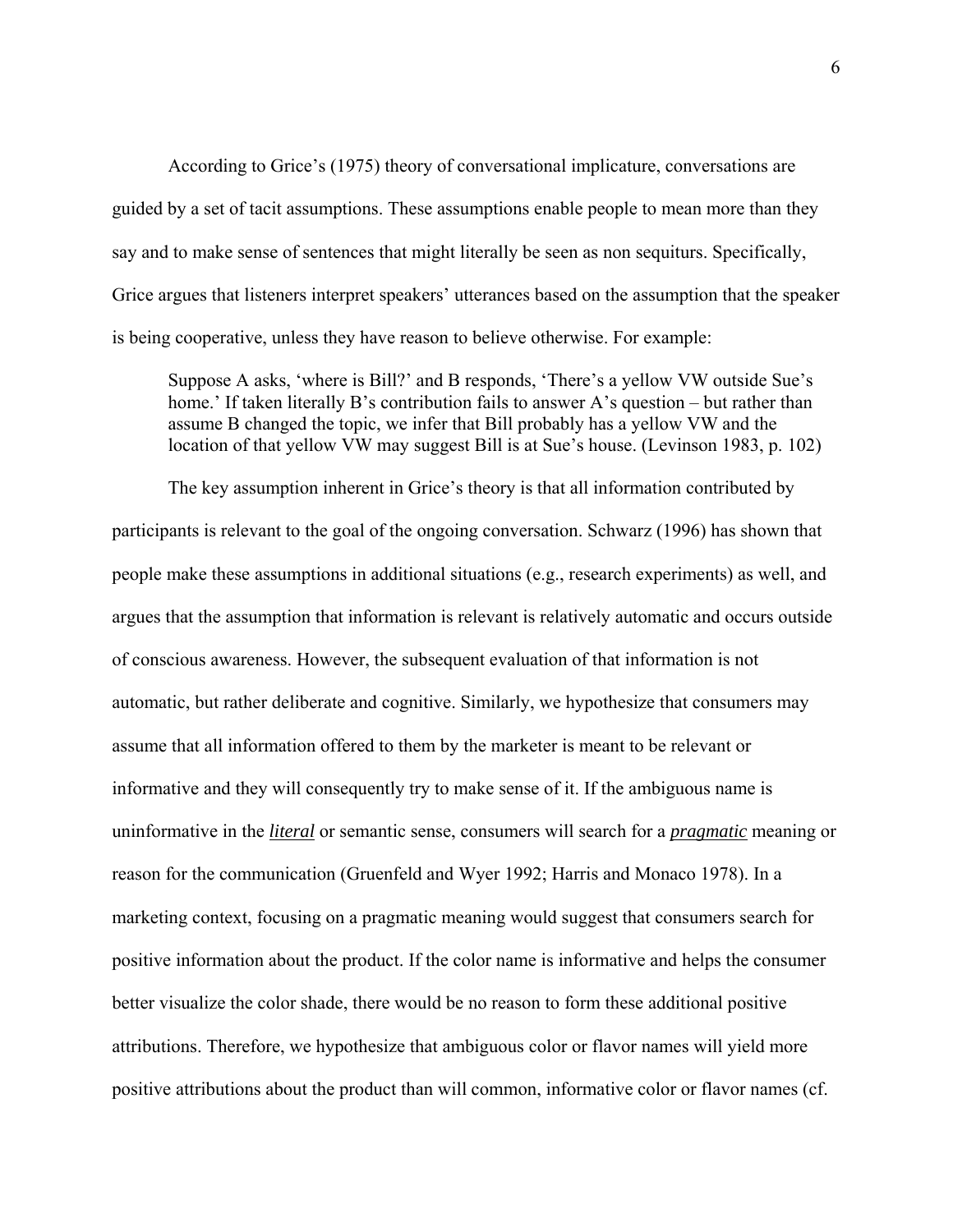Carpenter, Glazer, and Nakamoto 1994). These additional positive attributions should then lead to a higher opinion of the product and an increased likelihood of purchase. We refer to this theory as the "Gricean hypothesis."

#### Incongruency Theory

 According to incongruency theory, people make judgments by evaluating new encounters against existing expectations. When encounters are incongruent with prior expectations, individuals will engage in more effortful or elaborative processing to resolve the incongruency (Heckler and Childers 1992). Generally, preferences are thought to be related to incongruity in an inverted-U shaped manner (Meyers-Levy, Louie, and Curren 1994). Specifically, Mandler (1982) posits that congruent items will produce mildly favorable responses with little arousal because no resolution is required. In contrast, Mandler predicts that moderate incongruity will lead to more extensive processing as people try to resolve and find meaning in the incongruity. Such incongruity can make items appear more interesting leading to positive valuations; in addition, such items may receive a positive boost due to the person feeling good for having "solved" the incongruity. Extreme incongruity will also lead to increased processing, but such incongruity is unlikely to be resolved leading to feelings of frustration and helplessness and consequently, negative valuations (Meyers-Levy et al. 1994). Applied to the context of flavor and color names, this theory suggests that when consumers encounter an unfamiliar name which is counter to their expectation that the marketer would be providing a familiar name, they try to determine how the adjective describes the color/flavor. If they discover the connection, the consumer may congratulate himself for solving the problem, resulting in positive affect. The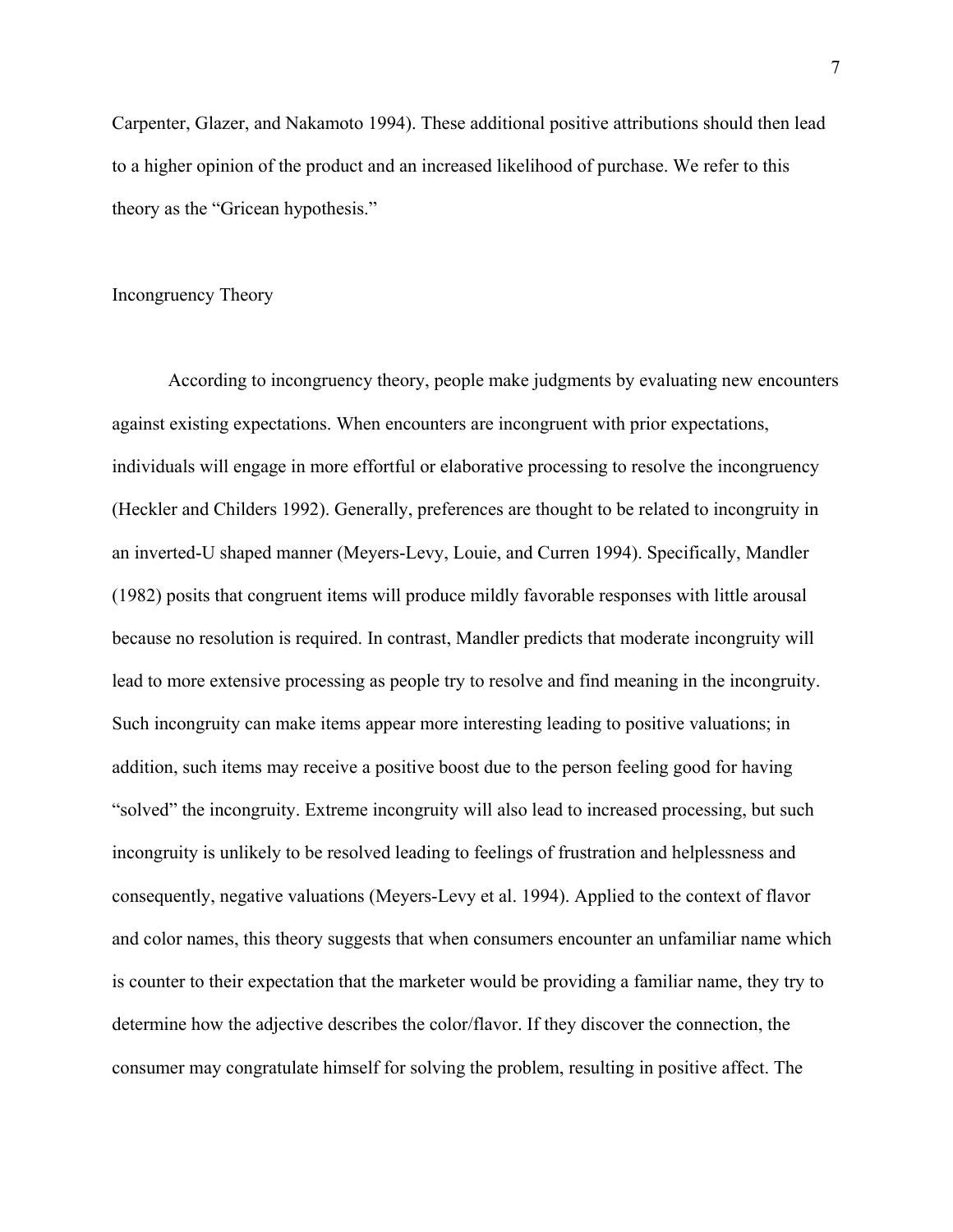most positive affect should result when the name is mildly incongruent. We refer to this theory as the "Incongruency Explanation."

These theories need not be mutually exclusive. It is possible both these theories operate, but under different conditions. Specifically, we propose characteristics of the name itself will influence which process occurs, with a Gricean process observed for names which are uninformative in a literal sense and an incongruency process observed for names which are unfamiliar due to their atypicality. We test this central hypothesis in our main experiment.

### **FIRST PILOT STUDY**

 The purpose of the first pilot study is to assess in a realistic setting whether flavor names influence choice. In this first pilot study, we examine the two extreme conditions of our 2 x 2 matrix of color names. We compare atypical-unspecific names to typical-specific names. We predict that ambiguous (atypical-unspecific) names will be preferred to more common descriptive (typical-specific) names. In addition, we test whether the mechanism driving our results is cognitive by examining decisions under high and low cognitive load. If ambiguous names influence decisions via a cognitive route, then one would expect to see a preference for items with ambiguous names when cognitive load is low and consumers have the ability to process the names, but not when cognitive load is high, preventing elaboration.

Method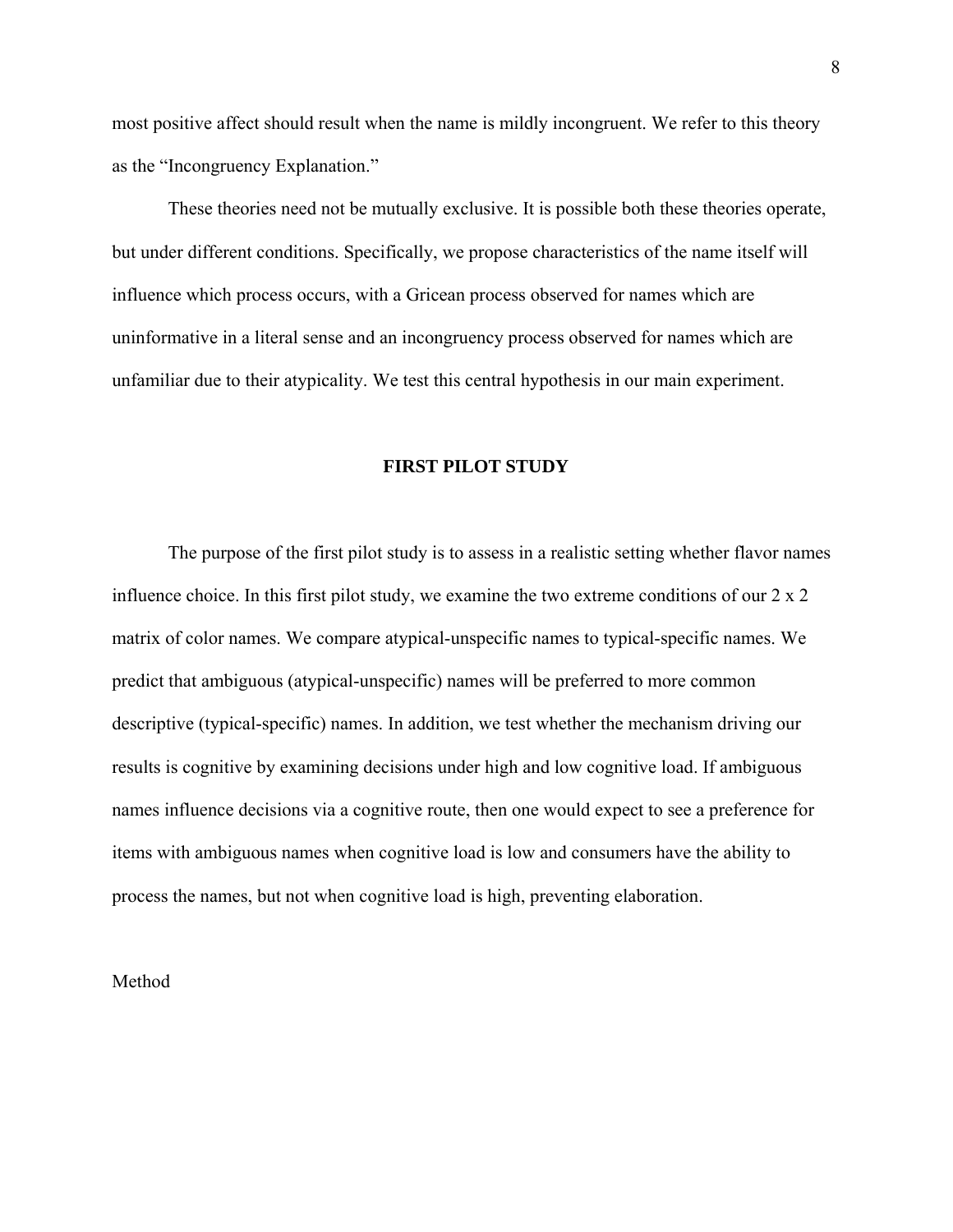The experiment used a  $2 \times 2$  between-subjects design. The first factor was name type: typical-specific (common descriptive) and atypical-unspecific (ambiguous). The second factor was cognitive load (low, high). The flavor names used are listed in the appendix. One hundred undergraduates participated in the experiment as a course requirement.

 Participants first participated in an unrelated study that was administered via computer. After completing the study, participants were told that to thank them for their participation they could have some jelly beans that were available in an adjacent room. Participants entered the jelly bean room one-at-a-time and were directed to a table which had six different cups filled with jelly beans. Participants were told to take as many jelly beans as they would like. Each cup was filled with a different flavored jelly bean and had a sign attached to it: half saw ambiguous flavor names and the other half saw the common descriptive names.

 Participants in the low cognitive load condition then chose their jelly beans and left. Participants in the high cognitive load condition were told that there had been a glitch in the computer program and we had failed to record the experimental cell the participant had been in. Consequently, the research assistant needed to ask some additional questions to determine what cell the participant was in. These questions were asked while the participant made his/her jelly bean choices. A second research assistant surreptitiously recorded the number of jelly beans selected. The participant was then dismissed and later debriefed.

#### Results and Discussion

As predicted, there was a significant cognitive load by name type interaction on quantity taken  $(F(1, 96) = 5.34, p < .05$ , see table 1). Participants took more ambiguously-named jelly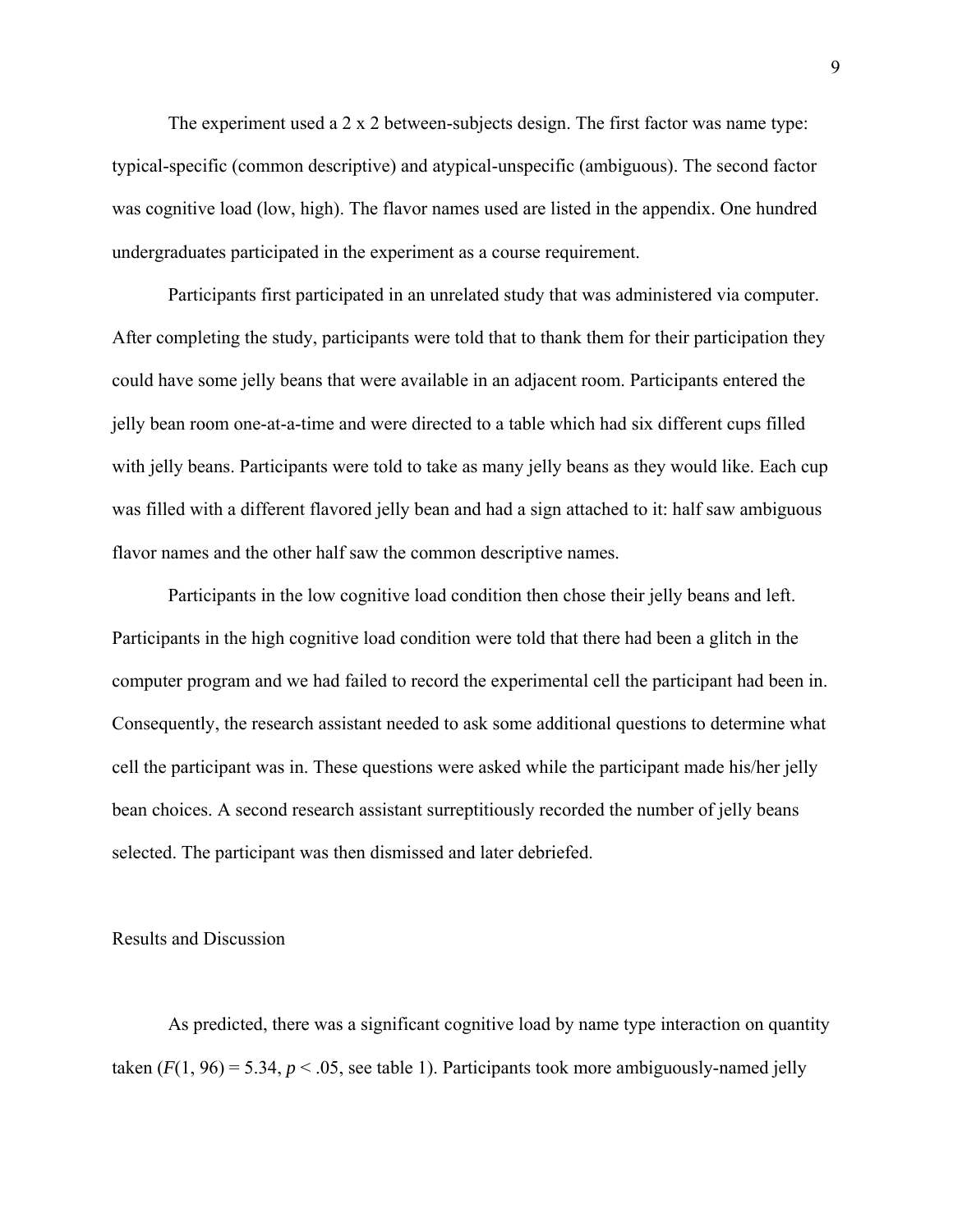beans than common-descriptive-named jelly beans, but only when their cognitive resources were unconstrained. When cognitive resources were constrained, there were no differences in the amount of jelly beans taken  $(p > .5)$ .

### INSERT TABLE 1 HERE

 The results from this pilot study suggest that the type of flavor name can influence product choice. In addition, there is evidence that the effect is cognitive. However, because we wanted the product decision to appear natural, we were unable to ask questions that might further enable us to understand the specific cognitive mechanism underlying participants' decisions. In the second pilot study, we shift to hypothetical decisions where we can more easily manipulate variables to better enable us to understand the underlying psychological processes.

#### **SECOND PILOT STUDY**

 In this study, we seek to replicate our findings with a new product class involving color rather than flavor names. In addition, we look at the complete 2 x 2 matrix of color names. (See appendix for a complete listing of the color names used.) We predict, in the absence of any other indicator of the color shade, atypical color names will be more positively evaluated than typical color names. Further, if this preference is driven by incongruity, then unexpected-descriptive names will be preferred to common names, while if the Gricean hypothesis is operating, only ambiguous names should be preferred to common names. If an affective mechanism were to be operating, then any color name that employs vivid adjectives, regardless of whether they are specific or not, or typical or not, should be preferred to common names since they contain adjectives that could result in imagery and a positive response.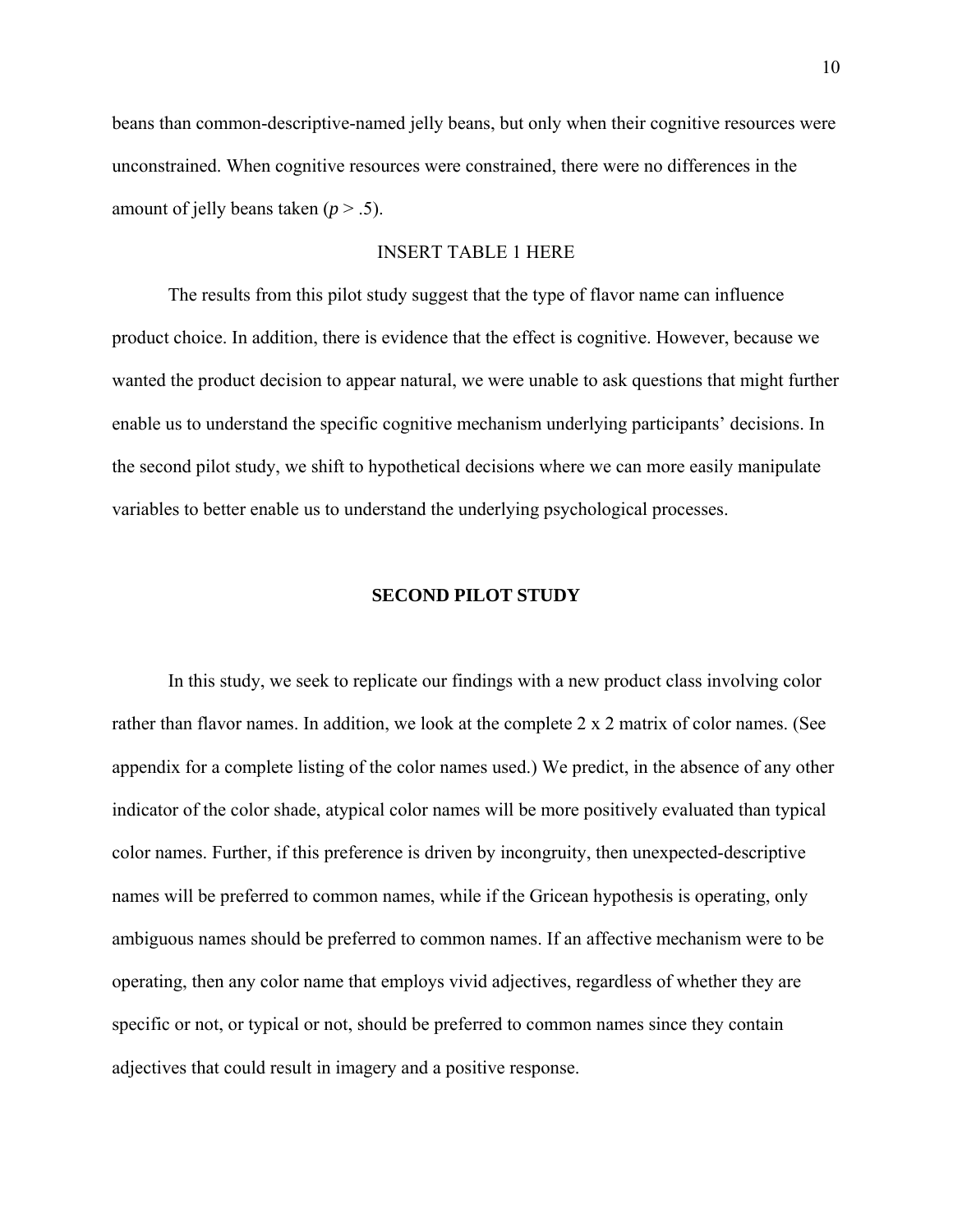### Method

 Participants were sixty undergraduates who participated in exchange for an opportunity to win one of two \$50 gift certificates to the campus store. The experiment was conducted via paper/pencil surveys. Participants were told that they had decided to order sweaters from a catalogue and were then presented with a list of available items and asked to indicate how many of each they would like. Participants were told to assume the style and material of the sweater was acceptable to them and that the sweater could be purchased in multiple styles.

 Following their product decision, participants were asked to indicate their mood using the Peterson and Sauber (1983) Mood Short Form. Participants were then presented with a grid where the y-axis was labeled "very typical" (top) / "not at all typical" (bottom), and the x-axis was labeled "not at all specific" (left) / "very specific" (right). Participants were asked to place the seven colors they had seen on the grid. Finally, participants indicated their gender and familiarity with purchasing sweaters.

### Results and Discussion

*Manipulation Checks*. There was a main effect of specificity such that the items that we classified as high specificity were rated more specific  $(M = 1.3)$  than the items that we classified as low specific  $(M = -0.01, F(1, 56) = 6.96, p < .05)$ . Similarly, there was a main effect of typicality such that the items we classified as high typical were rated more typical  $(M = 1.6)$  than the items we classified as less typical  $(M = 0.2, F(1, 56) = 10.13, p < .005)$ .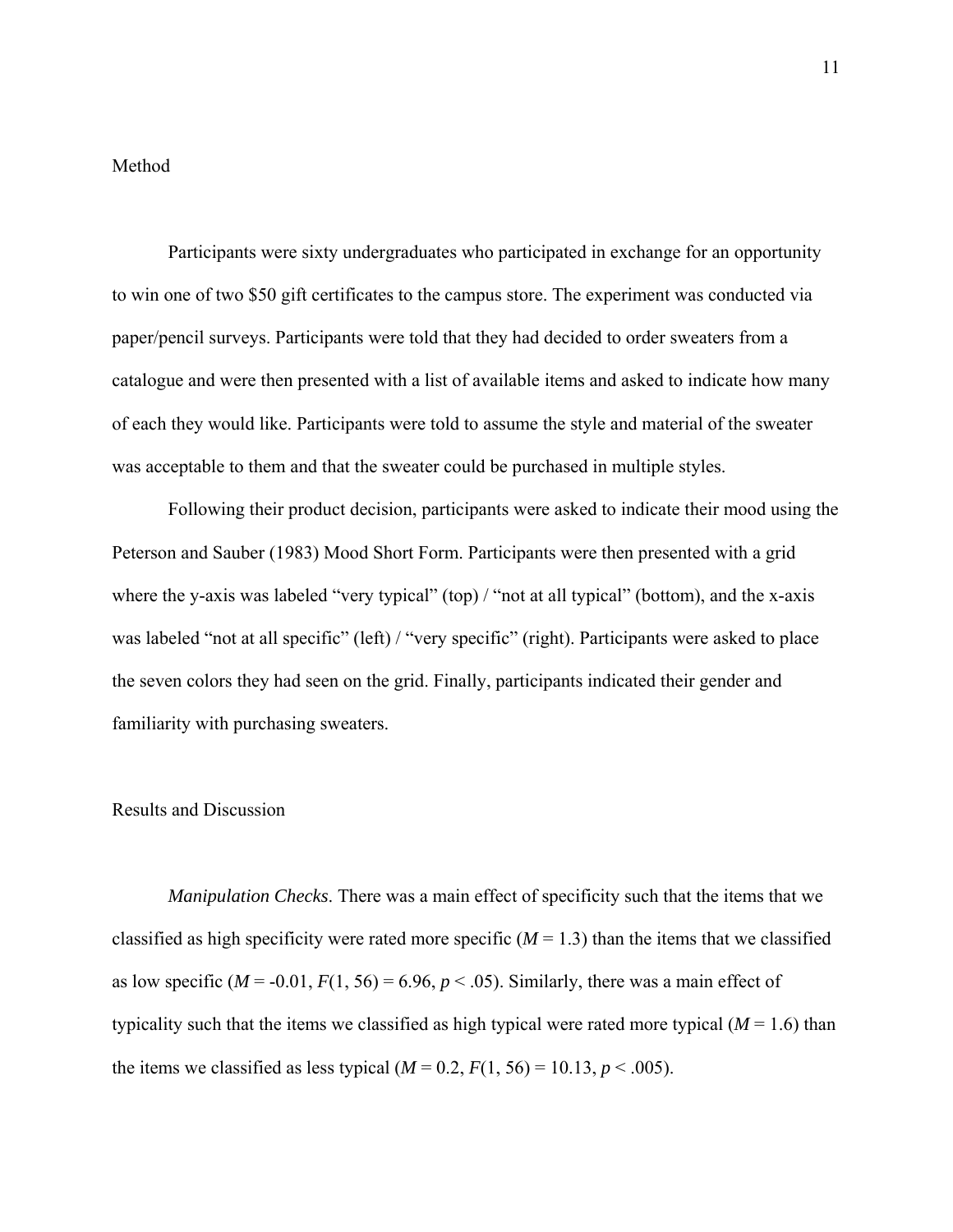*Effects of Specificity and Typicality*. A two-way ANOVA revealed a significant effect of typicality on the number of items selected  $(F(1, 56) = 5.58, p < .05)$ , as predicted. Specifically, items that were low in typicality were selected more  $(M = 5.6)$  than the items that were high in typicality  $(M = 5.2)$ . Planned contrasts revealed that participants selected significantly more items in the low specific, low typical (ambiguous) cell  $(M = 9.4)$  than in any of the other conditions (see table 2). In addition, although unexpected descriptive names ( $M = 6.6$ ) were directionally selected more than common names ( $M = 5.2$ ) this difference was not significant (*p* > .4). There were no significant effects of typicality or specificity on the mood measure (*F*'s < 1).

#### INSERT TABLE 2 HERE

*Discussion*. In this study, we find that ambiguous names are preferred to more common names. Further, consistent with pilot study 1, this preference does not appear to be due to the "vividness" of the adjectives used. Although this preference appears to be partially driven by the novelty of the items, novelty alone is not enough – the lack of specificity matters, too. Unexpected-descriptive names were not preferred to common names while ambiguous names were. These results are consistent with a Gricean mechanism, but they cannot completely rule out an incongruency mechanism as a main effect for low typicality was observed.

In the main experiment, we try to disentangle these two mechanisms by examining reactions to color names when the color shade is revealed or not revealed prior to seeing the color name. Although we use hypothetical choices, we try to increase the realism of the task by presenting pictures of real sweaters. In addition, we examine the effect of color names on a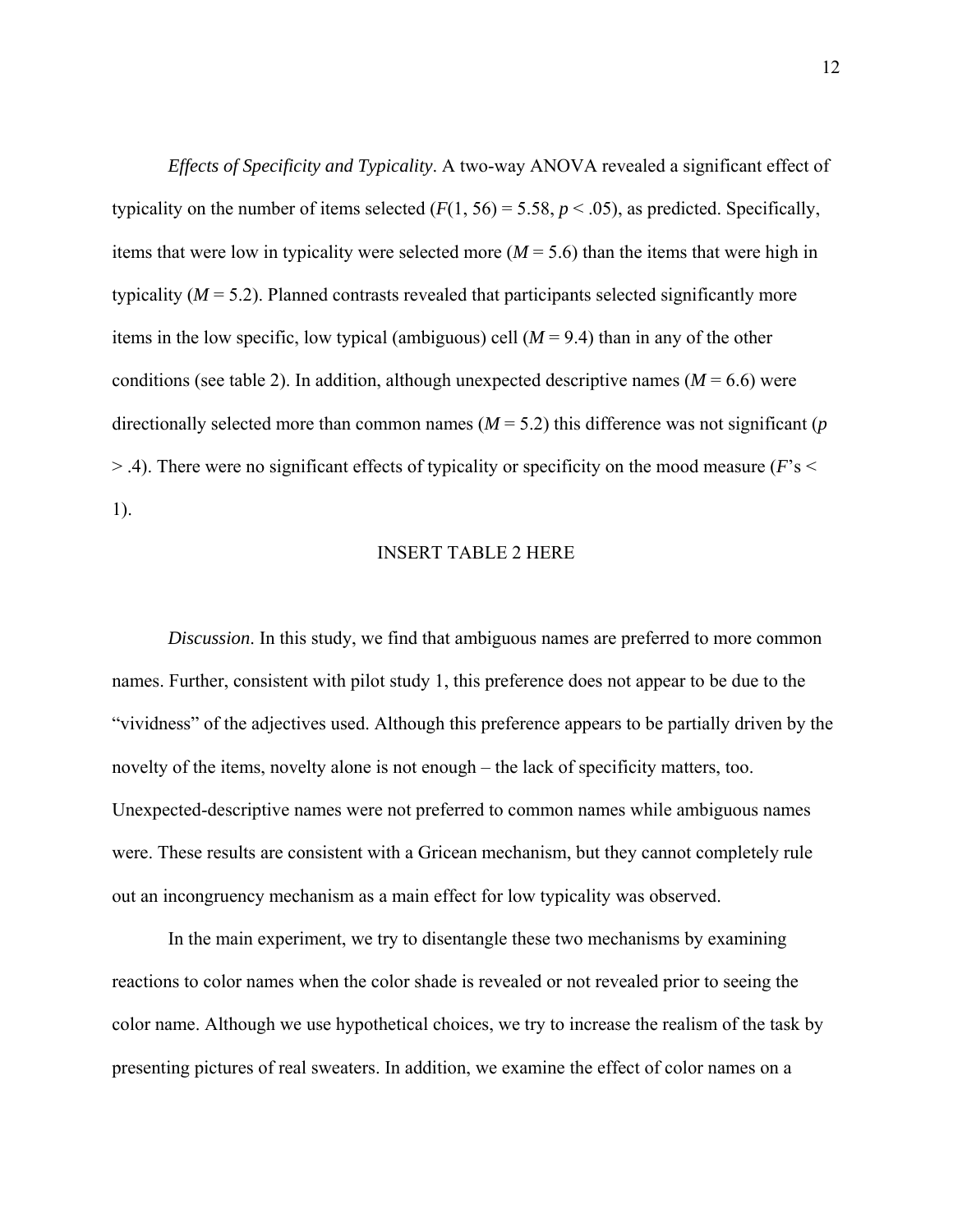different dependent measure – satisfaction – which may be more reliable in this experimental setting and also provides some indication about whether such names could have long term effects.

#### **MAIN EXPERIMENT**

 If the Gricean theory is correct, the advantage that ambiguous names have over more common names should be mitigated if the literal meaning of the name is interpretable, which would be the case if a picture of the actual color of the product was presented prior to the color name. If on the other hand, the name is presented first, followed by a picture, then the positive attributions will still be made about the ambiguous names (but not the common names) and the advantage would remain. Thus, the Gricean theory predicts that unspecific names will be preferred to high specific names when the name is presented first, but not when the name is presented second. In addition, the revelation of the color prior to the name should not impact responses for high specific names or typical, unspecific (i.e., common) names, but should cause a decrease in preference for atypical, unspecific (i.e., ambiguous) names.

 The incongruency theory, in contrast, does not predict a decrease in preference for ambiguous names when a picture is presented before the name. Non-typical names are unfamiliar regardless of whether a picture is present or not, and consequently, the revelation of the color shade should not impact preference. The only exception to this would be if the presence of the shade increases curiosity about why the particular adjective was chosen. We would not expect curiosity to increase for typical names, as there is nothing surprising about this situation. Nor would we expect curiosity to increase for ambiguous names with a picture. However, for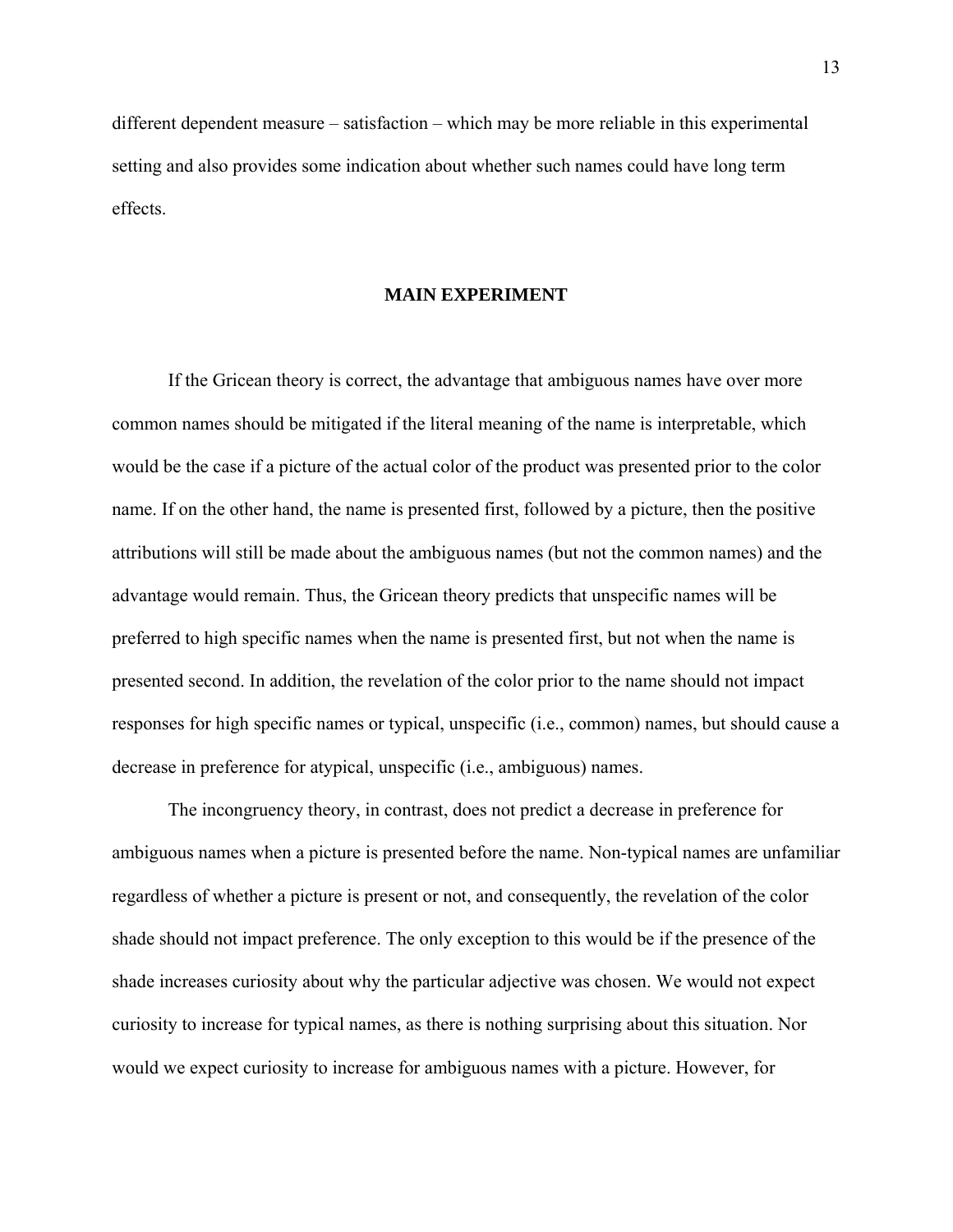unexpected descriptive names, we could see an increase in preference when a picture is present. Without a picture, the consumer has to work to recall the specific shade that the adjective refers to and then try to determine if the descriptor makes sense. However, when the picture is presented first, this effortful recall step is removed, leaving the consumer to only have to determine whether the name fits. Thus, with the picture present, the "puzzle" is slightly easier, but still interesting enough to prompt elaboration. Thus, the incongruity theory predicts that low typical names should be preferred to high typical names and that the presence of a picture should increase preference for unexpected descriptive names, but not for any other name types.

 While it is possible that the Gricean mechanism or the incongruency mechanism is the sole mechanism operating, the previous studies provide some evidence for both theories. We argue that this mixed evidence could arise because both theories operate, but under different circumstances. Specifically, we argue that the mechanism will depend on characteristics of the name itself, with low typical names where the literal meaning is discernable leading to an incongruency process while low typical names where the literal meaning is not discernable leading to a Gricean process. If this theory is correct, then we should see evidence of the Gricean theory for ambiguous names, while we see evidence of the incongruency theory for unexpected descriptive names. This would lead us to predict that the presence of a picture should hurt preferences for ambiguous names, but increase preferences for unexpected descriptive names. Thus, we predict:

**H1:** The presence of additional information about the color prior to the presentation of the color name will decrease preferences for ambiguous names (Gricean effect), but increase preferences for unexpected-descriptive names (Incongruency effect).

Method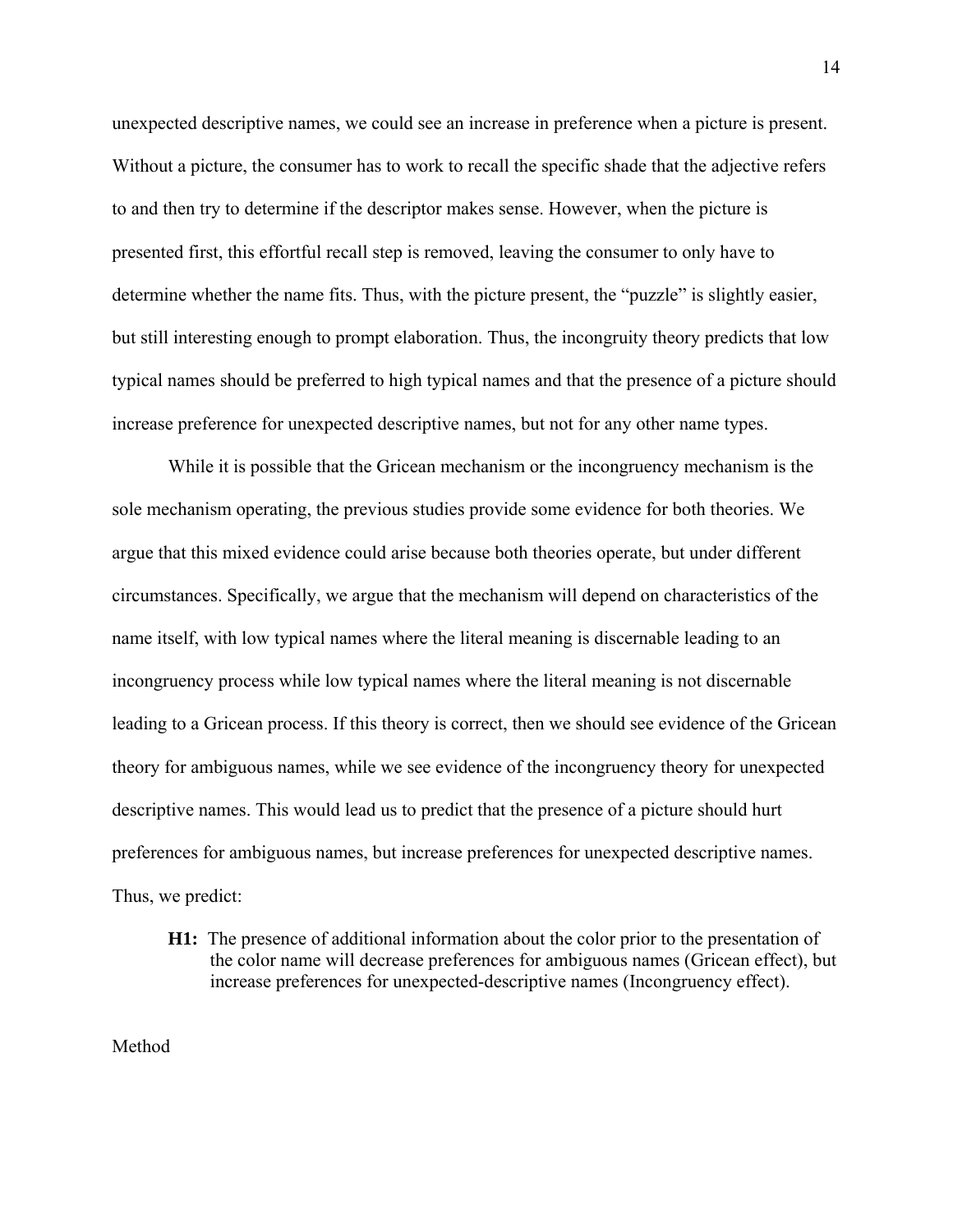The experiment used a 2 x 2 (typicality x specificity color names, see appendix) x 2 (color picture presented before/after color name) between-subjects design administered on personal computers. One hundred and forty three undergraduates participated in the study as a class requirement. Participants were asked to imagine that they were ordering a sweater from a catalogue. They were either presented with six color names or six color swatches (pictures) and told, "Below are the available colors. Please examine them." Then, after a brief delay, the additional information (color swatch or name) appeared, and participants were asked to select one item they would like. Participants were then shown a picture of an actual sweater in a color that matched the one they had selected in the choice task. They were asked to indicate how satisfied they were with the sweater (11-point scale, "not at all satisfied" to "very satisfied"), how much they trusted the manufacturer (11-point scale, "not at all" to "very much"), and how likely they were to buy from the manufacturer again (11-point scale, "probably would not buy again" to "probably would buy again;"  $\alpha$  = 0.91). Participants then answered additional questions about familiarity and whether they thought the names provided clues about the manufacturer. Latencies for time to make the purchase decision were also collected.

### Results and Discussion

*Manipulation Checks*. There was a significant typicality by specificity interaction on familiarity  $(F(1, 135) = 10.54, p < .005)$  such that ambiguous names  $(M = 4.1)$  were rated the least familiar (all  $p$ 's < .01), followed by unexpected descriptive names ( $M = 5.7$ ;  $p < .0005$ compared to common names and  $p < 0.10$  compared to common descriptive names), then common descriptive names ( $M = 7.0$ ;  $p < .10$  compared to common), and common names ( $M = 8.2$ ).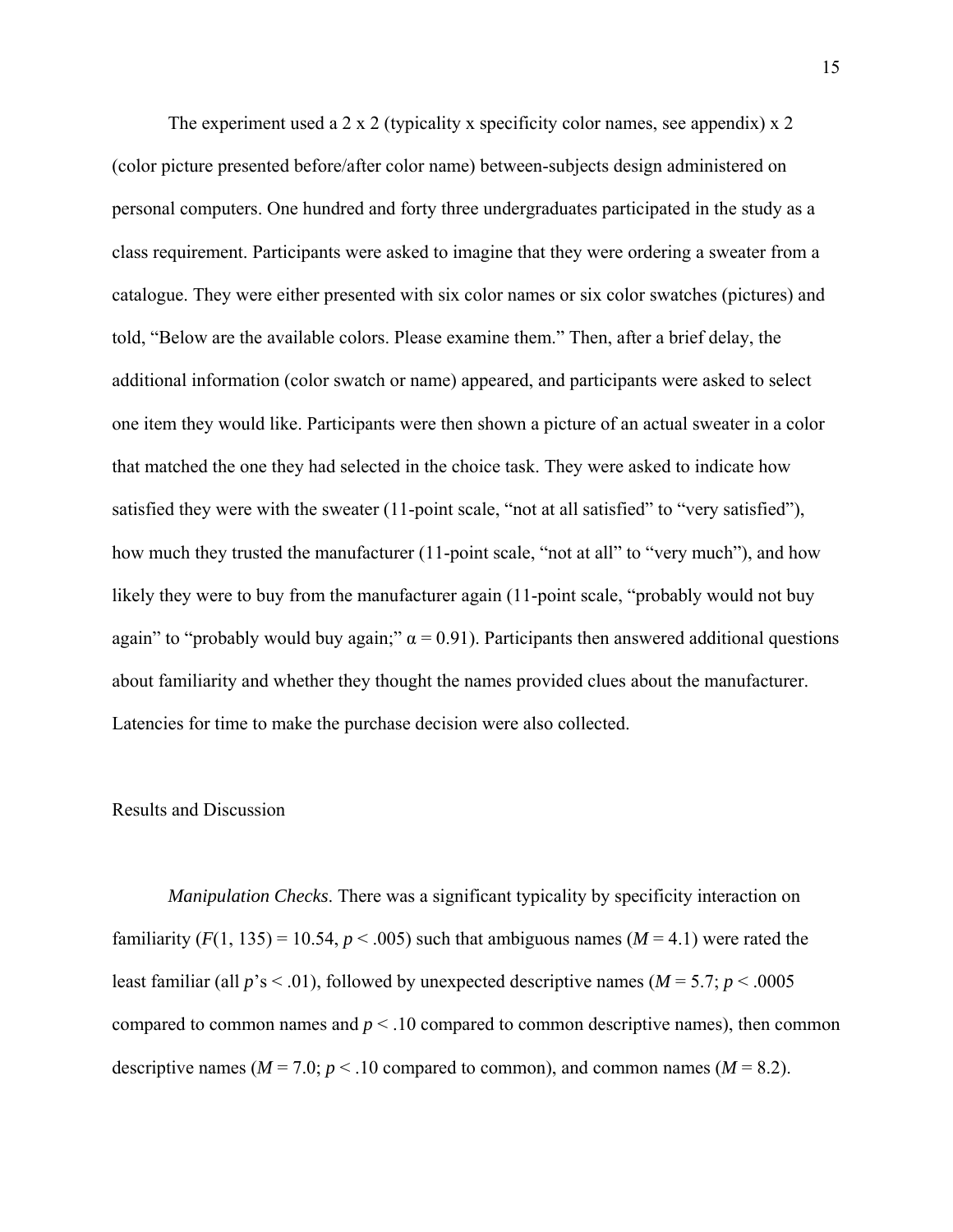*Effect of Specificity, Typicality, and Picture Order on Satisfaction*. An ANOVA revealed a significant picture order by specificity 2-way interaction  $(F(1, 135) = 6.36, p < .05)$  as well as a significant picture order by specificity by typicality 3-way interaction  $(F(1, 135) = 4.95, p < .05)$ . Specifically, as can be seen in table 3, viewing the picture first marginally reduced satisfaction for those viewing low specific names  $(p < .10)$ , but marginally increased satisfaction for those viewing high specific names ( $p < .10$ ).

#### INSERT TABLE 3 HERE

 An analysis of the three-way interaction revealed that consistent with the Gricean hypothesis, viewing the picture first significantly reduced satisfaction for the ambiguous names  $(p < .05)$ , but not for any of the other name types (see table 4). However, consistent with the Incongruency theory, satisfaction was significantly higher for unexpected descriptive names when the picture was viewed first ( $M = 6.6$ ) than when the name was viewed first ( $M = 4.4$ ,  $p <$ .05). Taken together, these results support hypothesis1.

### INSERT TABLE 4 HERE

*Process Measures*. There was a significant picture order by typicality interaction on the amount of time it took participants to make their initial sweater selection  $(F(1, 135) = 6.05, p <$ .05), such that those who saw low typical names prior to the picture  $(M = 28.2 \text{ msec})$  took significantly more time than any other cell (see table 5). This finding is consistent with the notion that consumers spend the most time elaborating on the given information in this condition.

#### INSERT TABLE 5 HERE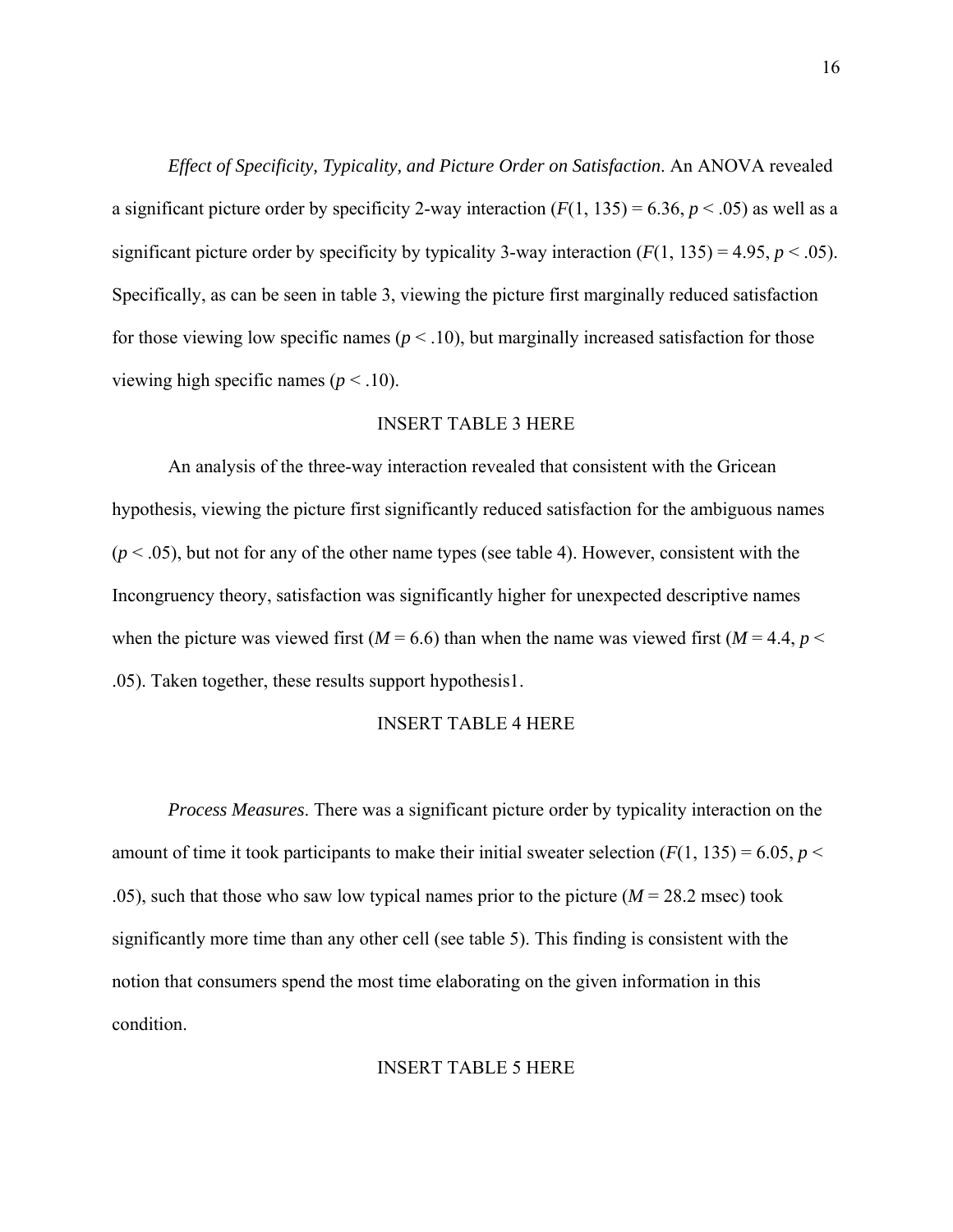In addition, there was a significant effect of typicality on beliefs that the names provided clues about the manufacturer  $(F(1, 135) = 4.92, p < .05)$  such that those who saw low typical names believed this more strongly ( $M = 5.6$ ) than those who saw high typical names ( $M = 4.6$ ). There was also a marginally significant three-way interaction on this measure  $(F(1, 135) = 3.37,$  $p < .10$ ), such that those who saw ambiguous names prior to the picture believed the names provided clues more strongly than any of the other groups who saw the name first; there were no differences in beliefs for those who saw the picture first (see table 6).

### INSERT TABLE 6 HERE

*Summary.* We find that the revelation of the color shade (through a picture of the color) prior to viewing the name decreases preference for ambiguous color names, but increases preference for unexpected descriptive color names. These results support the notion that when consumers encounter a surprising name (because it violates beliefs about informativeness), they engage in additional elaboration about the name to try to understand why it was provided. The type of elaboration will depend on how the name violates expectations – if the name is uninformative in a literal sense, consumers will engage in a Gricean process to determine the meaning of the communication; if the name is uninformative because it is atypical, consumers will search for the reason the particular adjective was selected as described by incongruency theory. The result of this additional elaboration is increased satisfaction with the product.

#### **GENERAL DISCUSSION**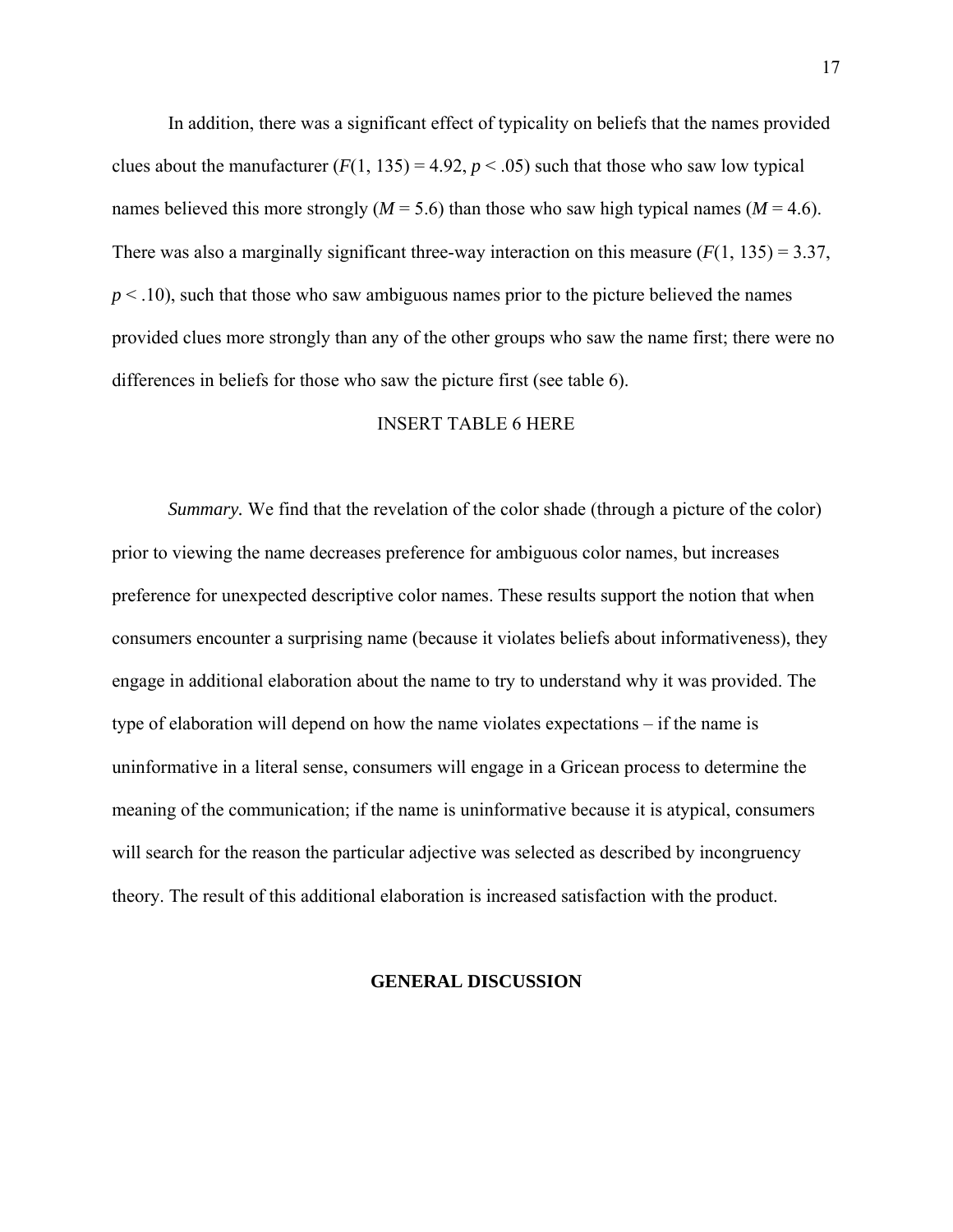The results from these studies suggest that color names can influence propensity of purchase, and that this effect is related to the typicality and specificity (or lack thereof) of the names and people's underlying assumptions that information in the marketplace should conform to certain norms. Although past research has examined many aspects of product attributes (e.g., missing attributes, irrelevant attributes (Carpenter, Glazer, and Nakamoto 1994), and number of attributes) and their effects on choices, to the best of our knowledge, no one has examined the effects of how the attribute levels are named. In addition, although researchers have suggested that people carry the assumptions of conversational norms into settings other than interpersonal conversation, no one has demonstrated that these norms also play a role in marketing communications.

 In these studies, we demonstrate that the type of color name matters and that the source of this effect is cognitive in nature. While we cannot totally rule out any affective effects, we find no evidence for them. We also demonstrate that color names impact product decisions due to both the name's atypicality and its lack of specificity. The results of our main experiment show that when pictures of the color shade are shown prior to the exposure of the color name, satisfaction increases for unexpected descriptive names, which are atypical but specific (consistent with incongruency theory) but decreases for ambiguous names, which are atypical and unspecific (consistent with Gricean theory).

 Taken as a whole, the results from these studies suggest that characteristics of the name may drive how people process them, with people using a process consistent with the incongruency theory when the source of norm violation is the provision of an unfamiliar (or atypical) name (as opposed to the normal expectation of a familiar name), but using a Gricean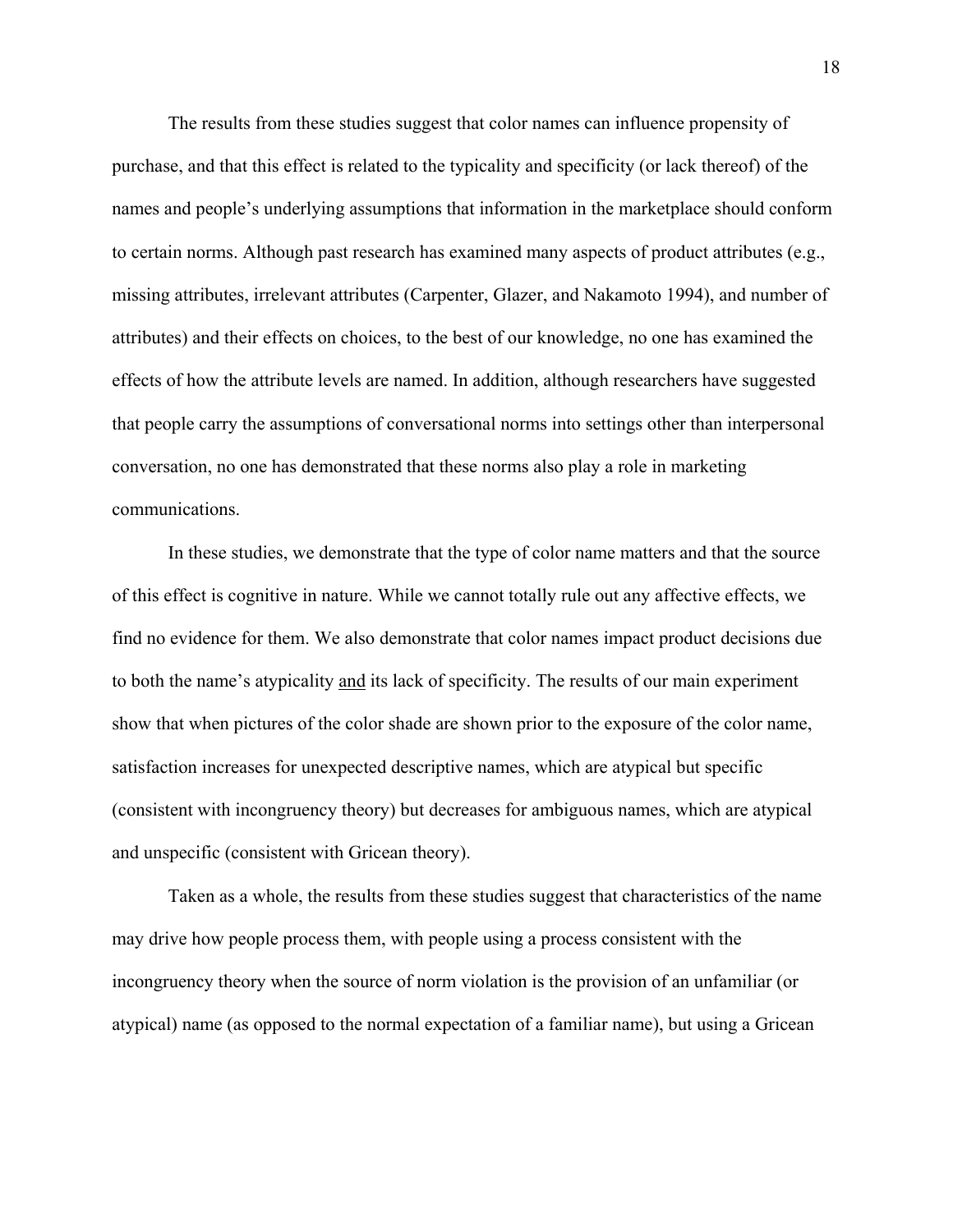process when the source of norm violation is the lack of informativeness (or specificity) of the name.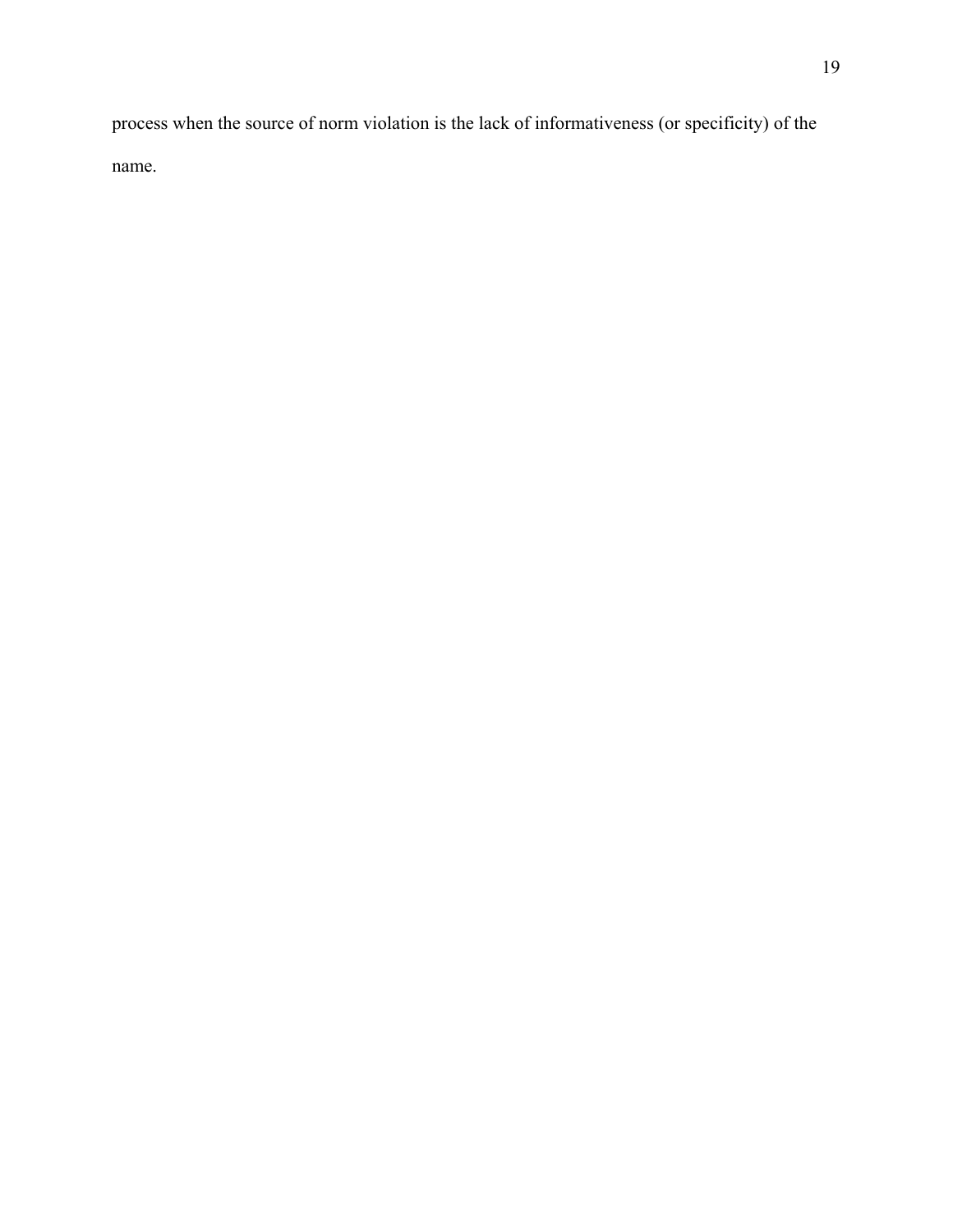#### **APPENDIX**

### **Typology of Color/Flavor Names**

|                 | <b>Atypical</b>        | <b>Typical</b>     |  |
|-----------------|------------------------|--------------------|--|
| Unspecific      | Ambiguous              | Common             |  |
| <b>Specific</b> | Unexpected Descriptive | Common Descriptive |  |

#### **Flavors Used in Pilot Study 1:**

*Common Descriptives*: blueberry blue, cherry red, chocolate brown, marshmallow white, tangerine orange, and watermelon green.

*Ambiguous*: moody blue, Florida red, Mississippi brown, white Ireland, passion orange,

and monster green.

### **Colors Used in Pilot Study 2 and Main Experiment:**

*Ambiguous*: antique red, millennium orange, party yellow\*, passion blue, lucky brown,

friendly green, snuggly white

- *Unexpected Descriptive*: Coke red, Florida orange, rainslicker yellow\*, cookie monster blue, freckle brown, Kermit green, cotton white
- *Common*: dark red, dark orange, light yellow\*, light blue, light brown, dark green, pure white
- *Common Descriptive*: cherry red, tangerine orange, lemon yellow\*, baby blue, chocolate brown, pine green, ivory white

\* Items marked with an asterisk were used in Pilot Study 2, but not the Main Experiment.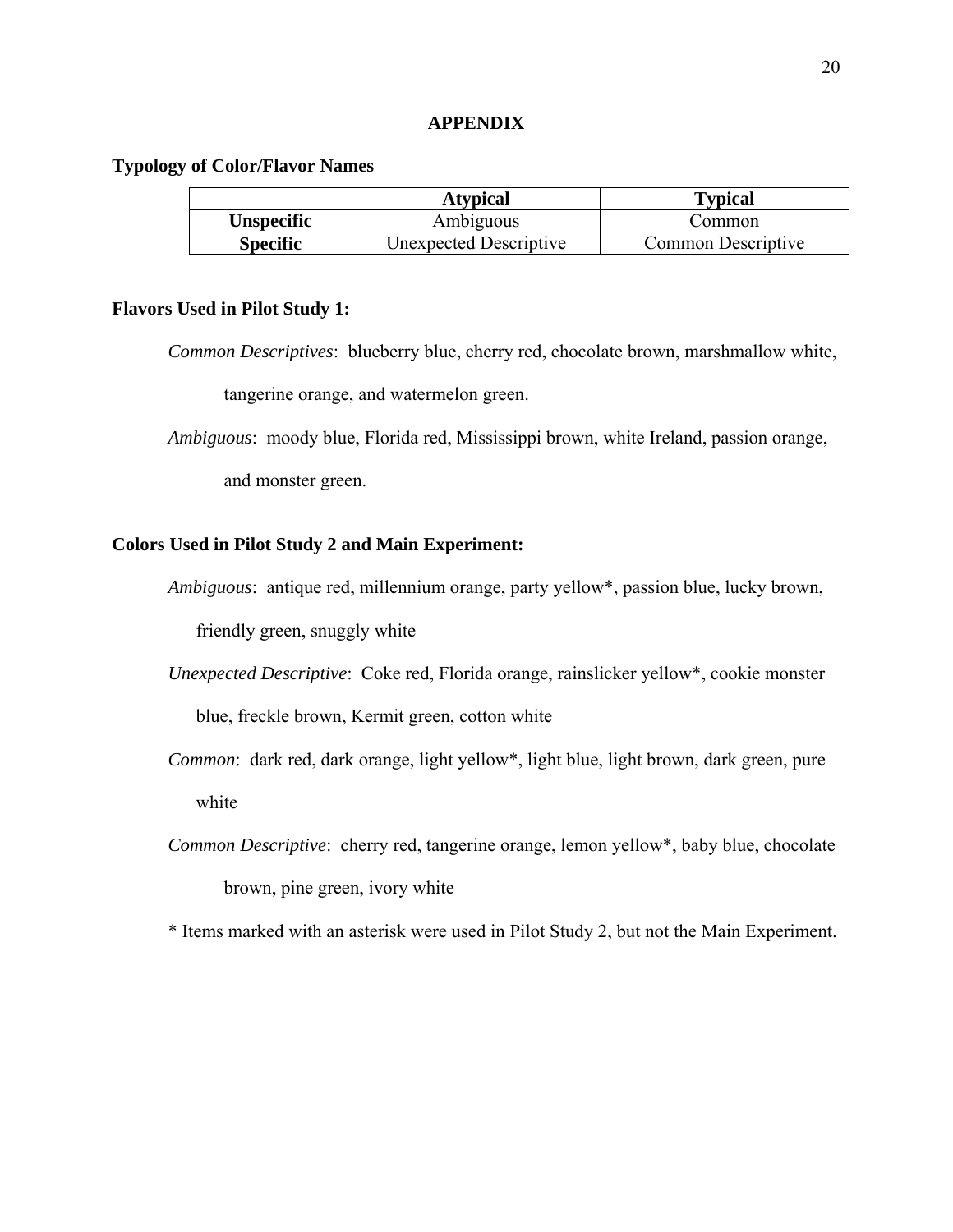#### **REFERENCES**

- Carpenter, Greg S., Rashi Glazer, and Kent Nakamoto (1994), "Meaningful Brands from Meaningless Differentiation: The Dependence on Irrelevant Attributes," *Journal of Marketing Research*, 31 (August), 339-350.
- Grice, H. Paul (1975), "Logic and Conversation," in *Syntax and Semantics III: Speech Acts*, ed. Peter Cole and Jerry L. Morgan, New York: Academic Press, 41-58.
- Gruenfeld, Deborah H and Robert S Wyer, Jr. (1992), "Semantics and Pragmatics of Social Influence: How Affirmations and Denials Affect Beliefs in Referent Propositions," *Journal of Personality and Social Psychology*, 62, 38-49.
- Harris, Richard Jackson and Gregory E. Monaco (1978), "Psychology of Pragmatic Implications: Information Processing between the Lines," *Journal of Experimental Psychology: General*, 107, 1-27.
- Heckler, Susan E and Terry L. Childers (1992), "The Role of Expectancy and Relevancy in Memory for Verbal and Visual Information: What is Incongruency?" *Journal of Consumer Research*, 18 (March), 475-492.
- Levinson, Stephen C (1983), *Pragmatics*, Cambridge, UK: Cambridge University Press.
- Mandler, George (1982), "The Structure of Value: Accounting for Taste," in *Affect and Cognition: the 17th annual Carnegie Symposium on Cognition*, ed. Margaret Sydnor Clark and Susan T. Fiske, Hillsdale, NJ: Erlbaum, 3-36.
- Meyers-Levy, Joan, Therese A. Louie, and Mary T. Curren (1994), "How Does the Congruity of Brand Names Affect Evaluations of Brand Name Extensions?" *Journal of Applied Psychology*, 79 (1), 46-53.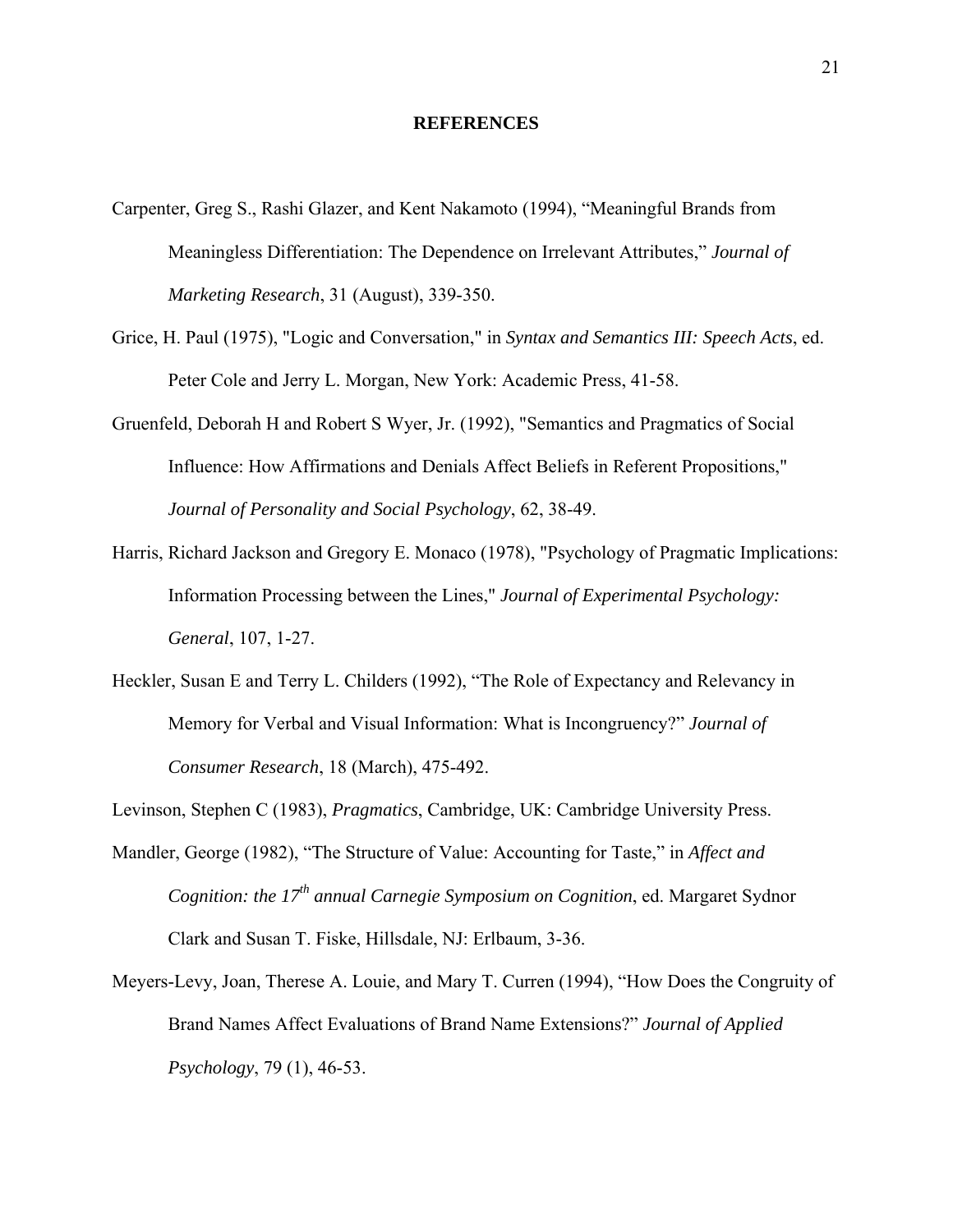Peterson, Robert A. and Matthew Sauber (1983), "A Mood Scale for Survey Research," reprinted in *Handbook of Marketing Scales* (1993), ed. William Bearden, Richard Netemeyer, and Mary Mobley, Newbury Park, CA: Sage, 187-188.

Schultz, Connie (2001), "Nailing Down Just the Right Name," *The Trenton Times*, August 7, B1.

Schwarz, Norbert (1996), *Cognition and Communication: Judgmental biases, research methods, and the logic of conversation*, Mahwah, NJ: Erlbaum.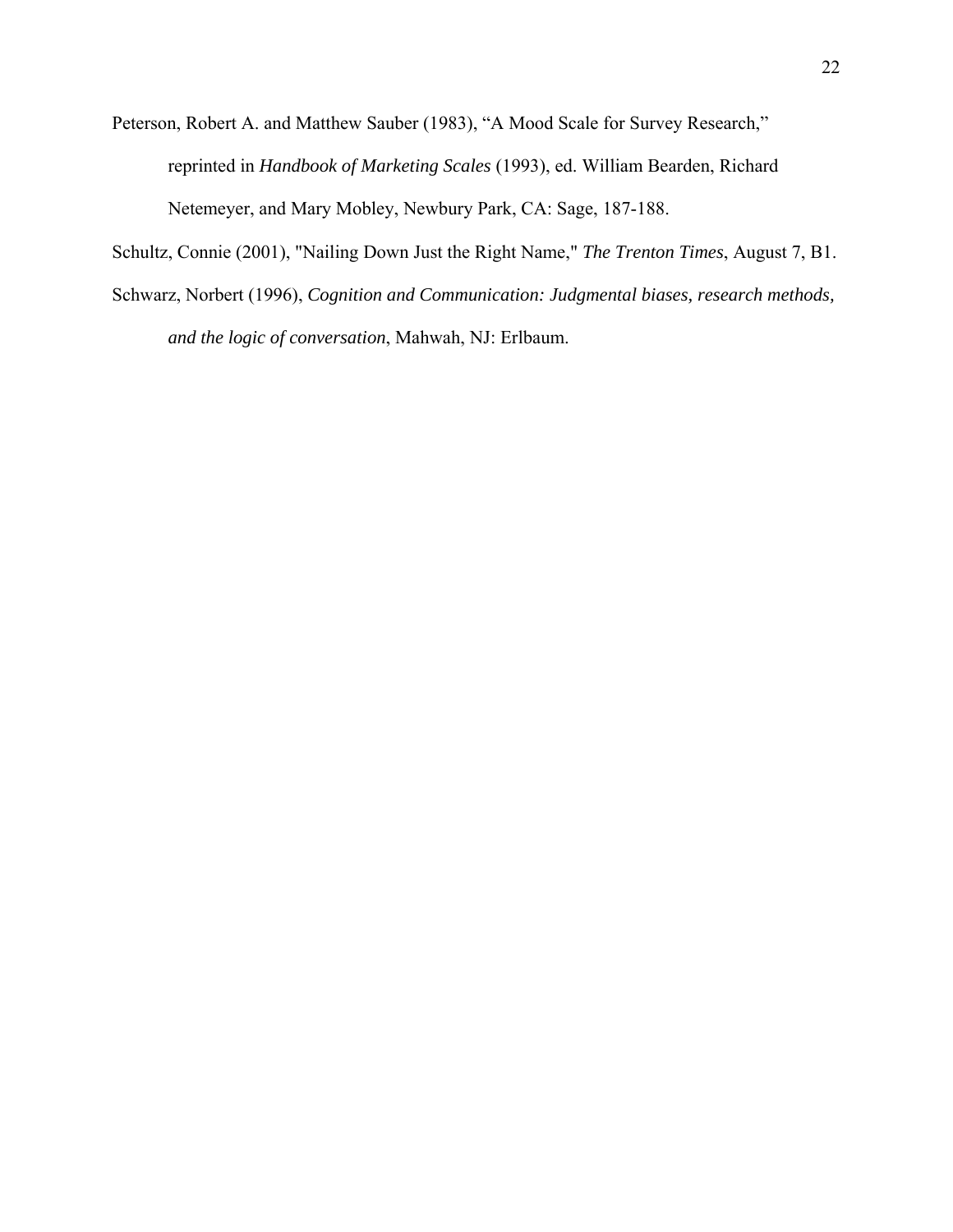# **TABLE 1. EFFECT OF COGNITIVE LOAD AND NAME TYPE ON JELLY BEAN QUANTITIES (PILOT STUDY 1)**

|                  | <b>Ambiguous</b>       | <b>Common Descriptive</b> |
|------------------|------------------------|---------------------------|
| Low load         | $18.0 (3.0)^{a, b, c}$ | 7.8 $(1.9)^a$             |
| <b>High load</b> | 6.1 $(1.9)^{6}$        | 6.3 $(2.0)^{\circ}$       |

Note: numbers in parentheses are standard errors.

a, b, c  $p<0.005$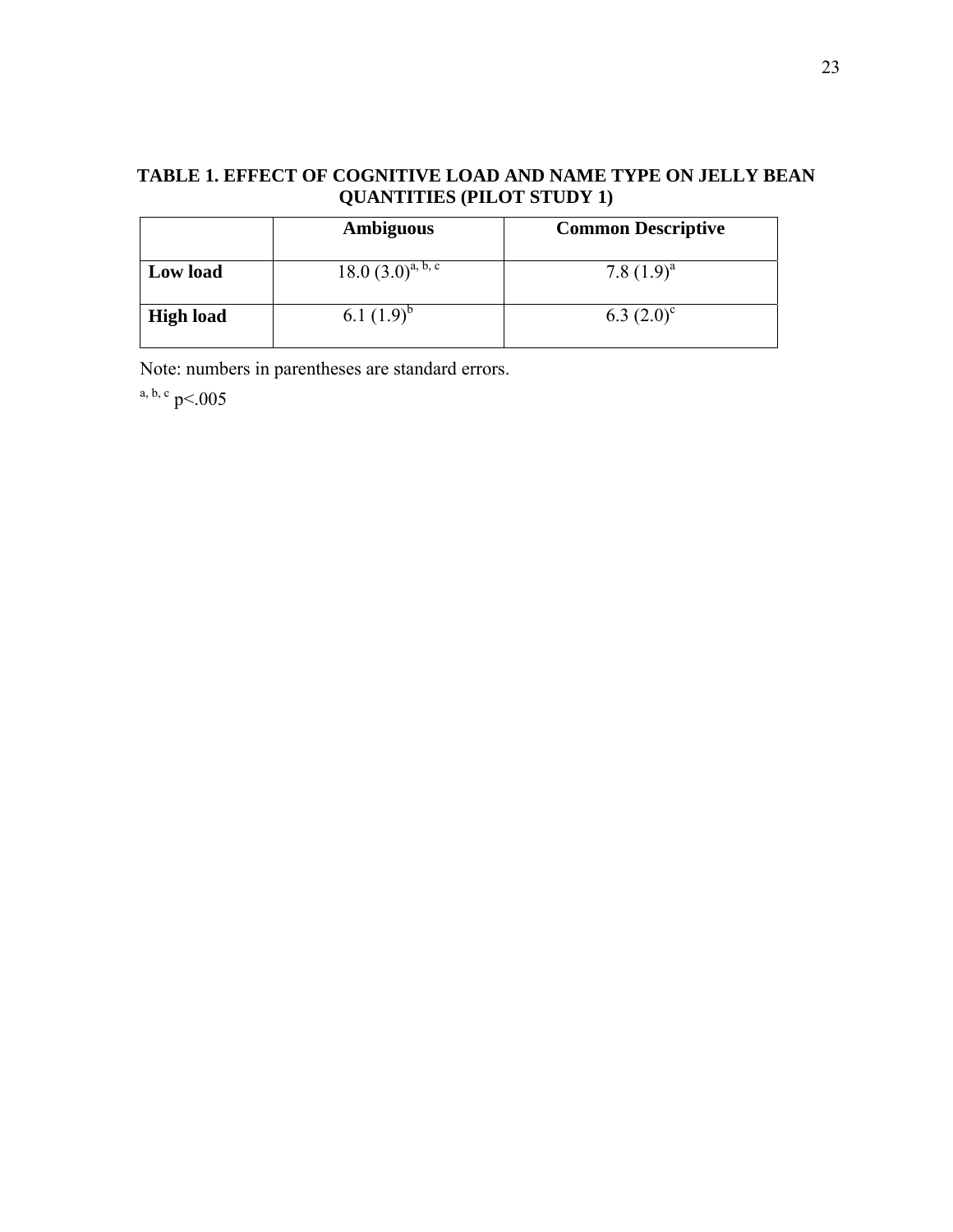|                      | Low typical           | <b>High typical</b> |
|----------------------|-----------------------|---------------------|
| <b>Low specific</b>  | 9.4 $(1.4)^{a, b, c}$ | 5.2 $(0.7)^a$       |
| <b>High specific</b> | $6.6(1.3)^c$          | 5.2 $(1.0)^b$       |

# **TABLE 2. MEAN NUMBER OF ITEMS CHOSEN (PILOT STUDY 2)**

Note: numbers in parentheses are standard errors.

a, b,  $p<0.05$ 

 $c$  p  $< 0.1$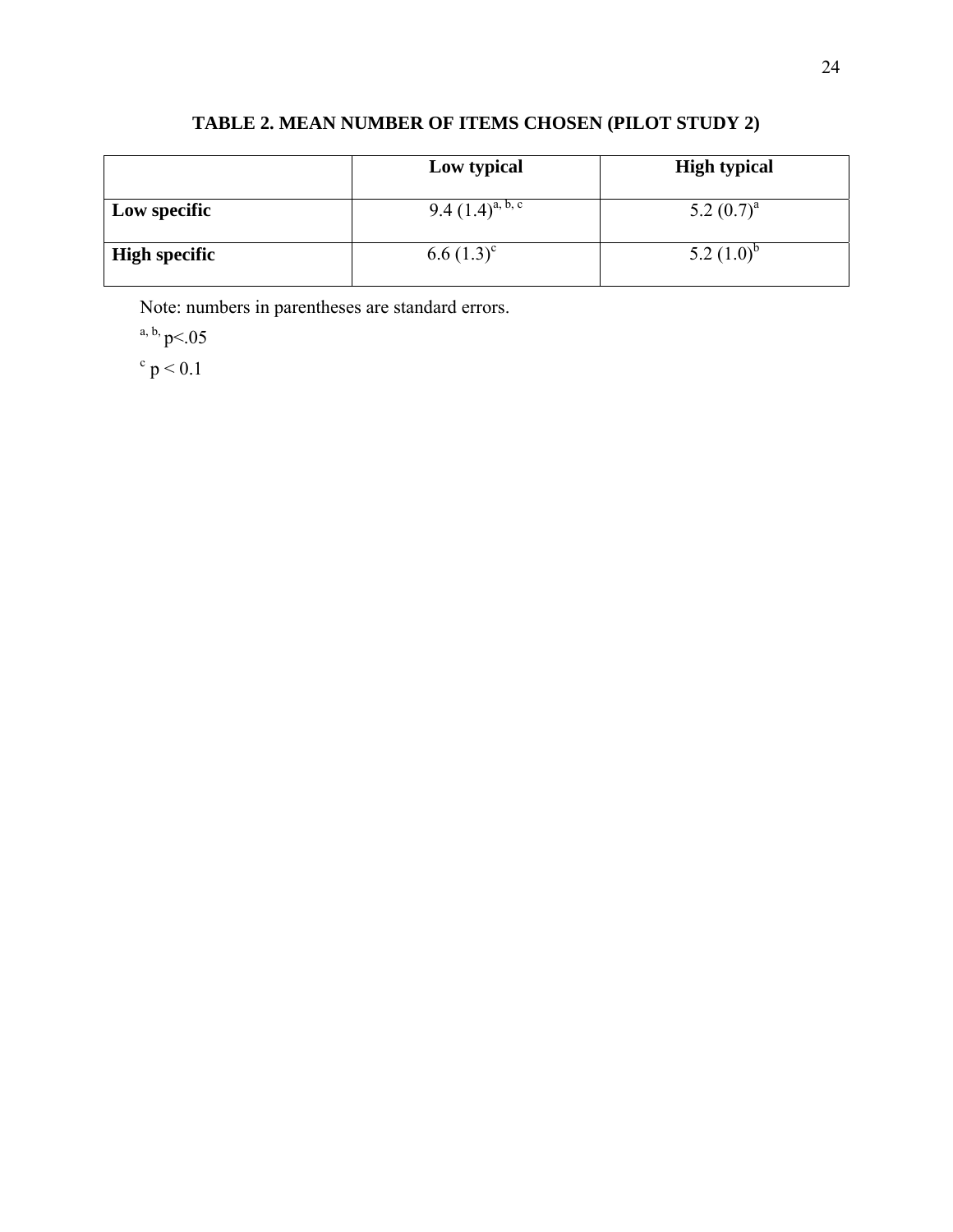# **TABLE 3. EFFECT OF PICTURE AND SPECIFICITY ON SATISFACTION (MAIN EXPERIMENT)**

|                      | <b>Low Specific</b> | <b>High Specific</b> |
|----------------------|---------------------|----------------------|
| <b>Name first</b>    | 5.4 $(0.4)^a$       | 4.6 $(0.4)^{6}$      |
| <b>Picture first</b> | 4.4 $(0.4)^{a, c}$  | 5.6 $(0.4)^{b,c}$    |

Note: numbers in parentheses are standard errors.

a, b,  $p<0.1$ 

 $\degree$  p < .05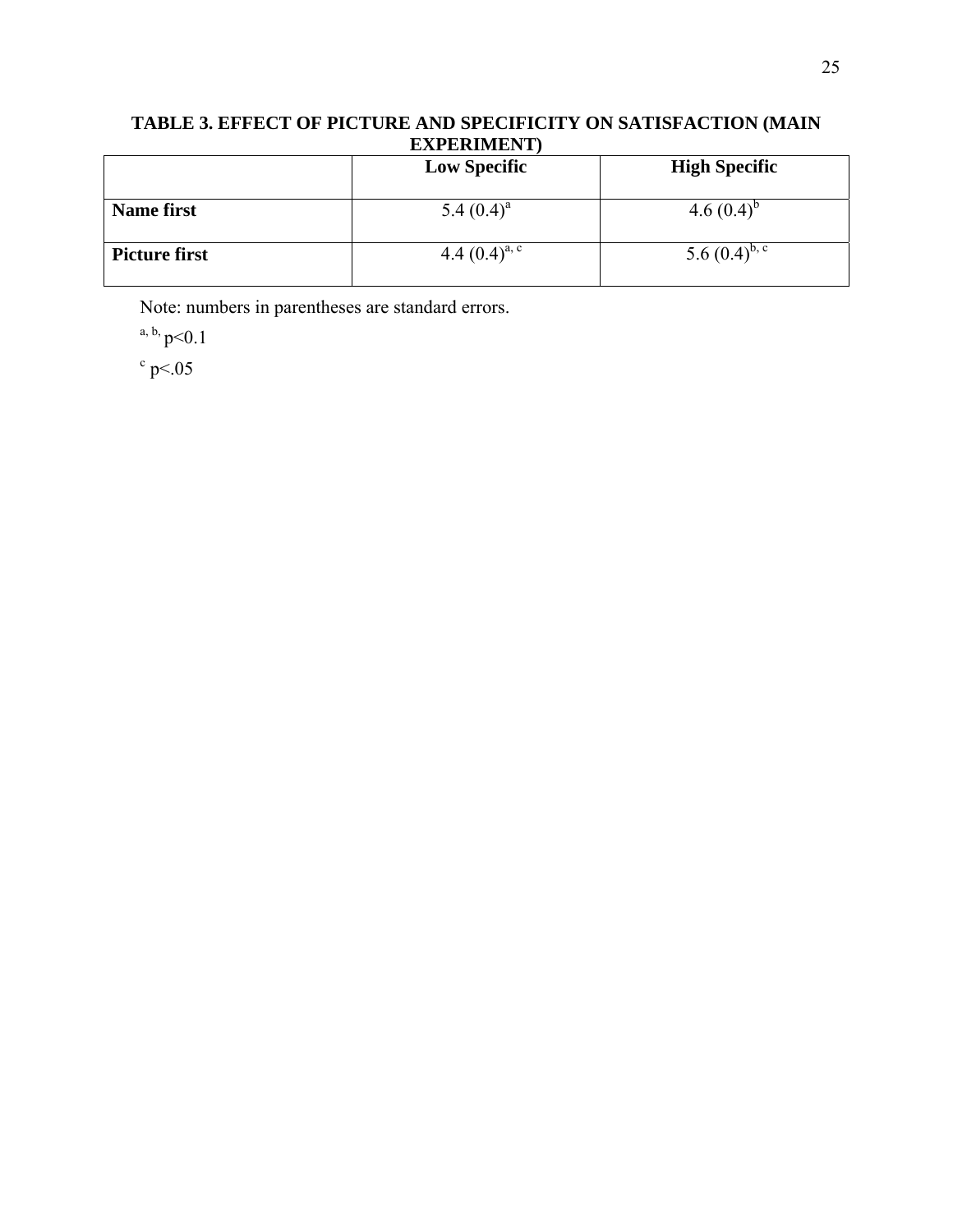# **TABLE 4. MEAN RATINGS OF SATISFACTION BY CONDITION (MAIN EXPERIMENT)**

|                      | Name 1st           |                     | Picture 1st           |                     |
|----------------------|--------------------|---------------------|-----------------------|---------------------|
|                      | <b>Low Typical</b> | <b>High Typical</b> | <b>Low Typical</b>    | <b>High Typical</b> |
| Low specific         | 5.6 $(0.5)^a$      | 5.2(0.5)            | 3.9 $(0.6)^{a, e}$    | 4.9 $(0.6)^{\circ}$ |
| <b>High specific</b> | 4.4 $(0.6)^{6}$    | 4.7(0.7)            | $6.6 (0.5)^{b,c,d,e}$ | 4.7 $(0.6)^a$       |

Note: numbers in parentheses are standard errors.

a, b, c  $p<0.05$ 

 $d$  p < 01

 $^{\circ}$  p < 005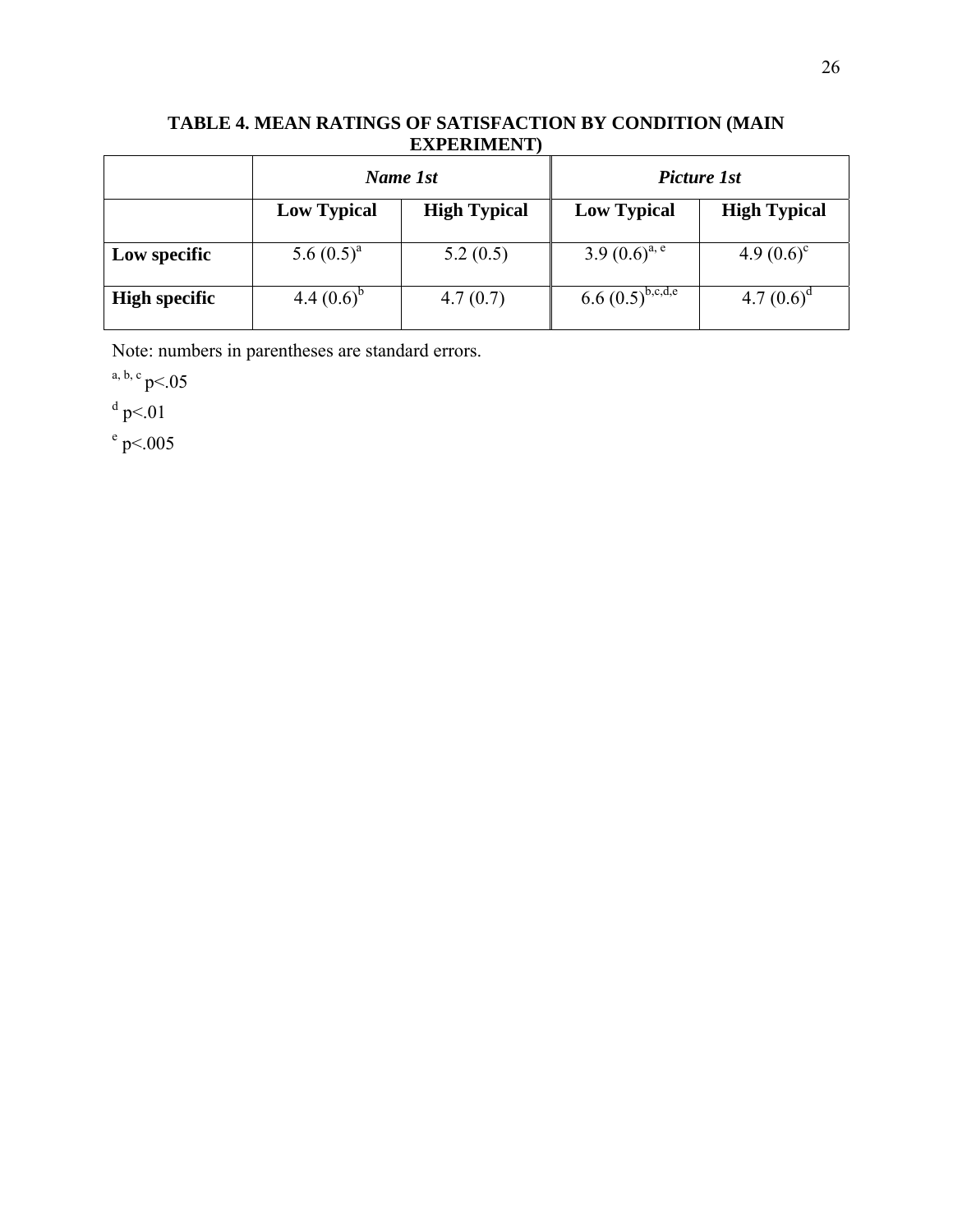# **TABLE 5. EFFECT OF PICTURE AND TYPICALITY ON SELECTION TIME (MAIN EXPERIMENT)**

|                      | Low typical            | <b>High Typical</b> |
|----------------------|------------------------|---------------------|
| <b>Name first</b>    | 28.2 $(2.7)^{a, b, c}$ | 19.5 $(1.5)^{6}$    |
| <b>Picture first</b> | $20.0(1.7)^c$          | $21.7(2.2)^a$       |

Note: numbers in parentheses are standard errors.

 $a$  p < 05

 $^{b, c}$  p < 01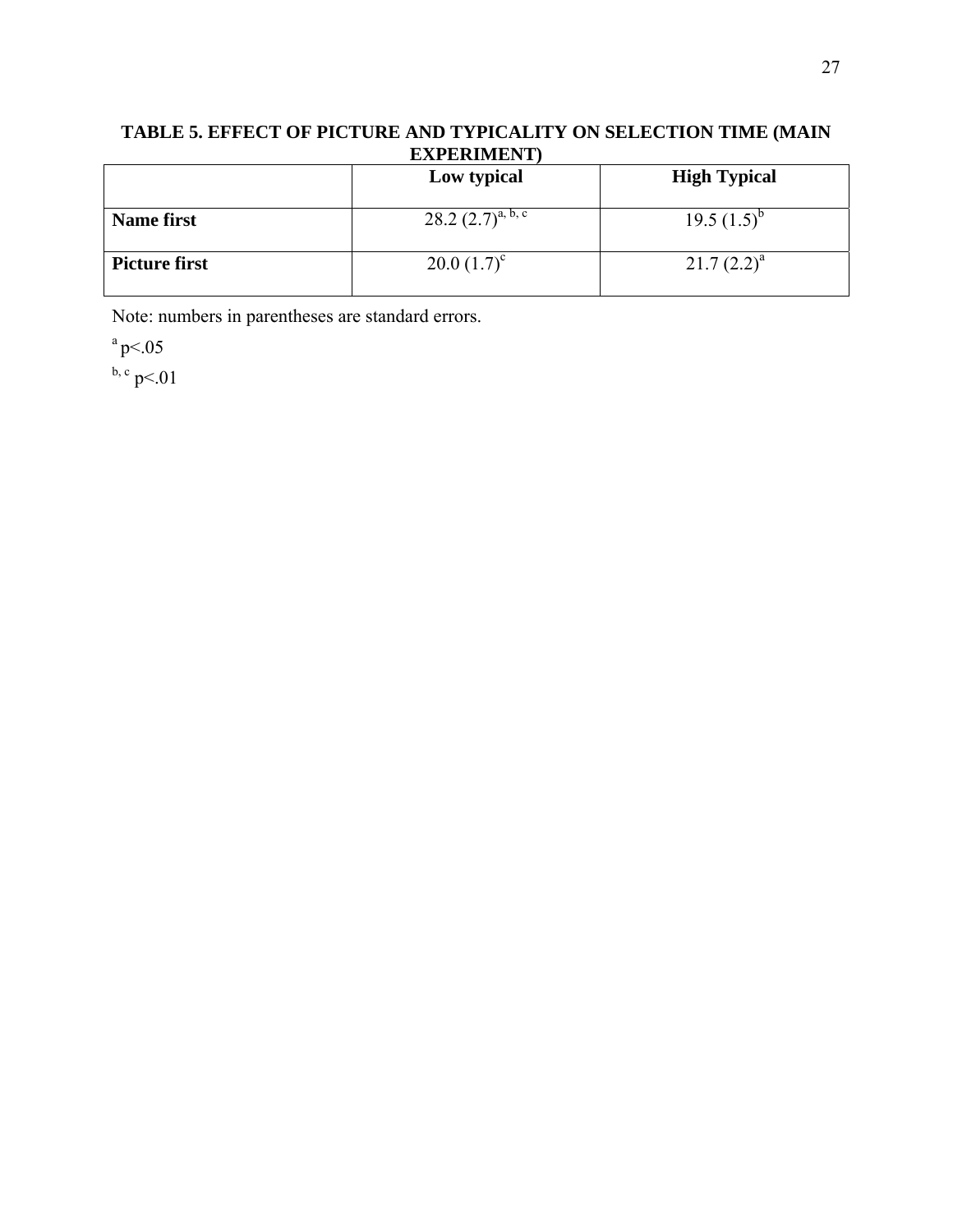# **TABLE 6. MEAN BELIEFS THAT NAME GIVES CLUES ABOUT MANUFACTURER BY CONDITION (MAIN EXPERIMENT)**

|                      | Name 1st              |                     | Picture 1st        |                     |
|----------------------|-----------------------|---------------------|--------------------|---------------------|
|                      | <b>Low Typical</b>    | <b>High Typical</b> | <b>Low Typical</b> | <b>High Typical</b> |
| Low specific         | 6.4 $(0.5)^{a, b, c}$ | 4.1 $(0.6)^b$       | 5.1(0.6)           | 5.6(0.6)            |
| <b>High specific</b> | 4.9 $(0.6)^a$         | 4.1 $(0.7)^{\circ}$ | 5.9(0.6)           | 4.6(0.7)            |

Note: numbers in parentheses are standard errors.

 $a$  p < 0.1

 $^{\rm b, c}$  p < 05